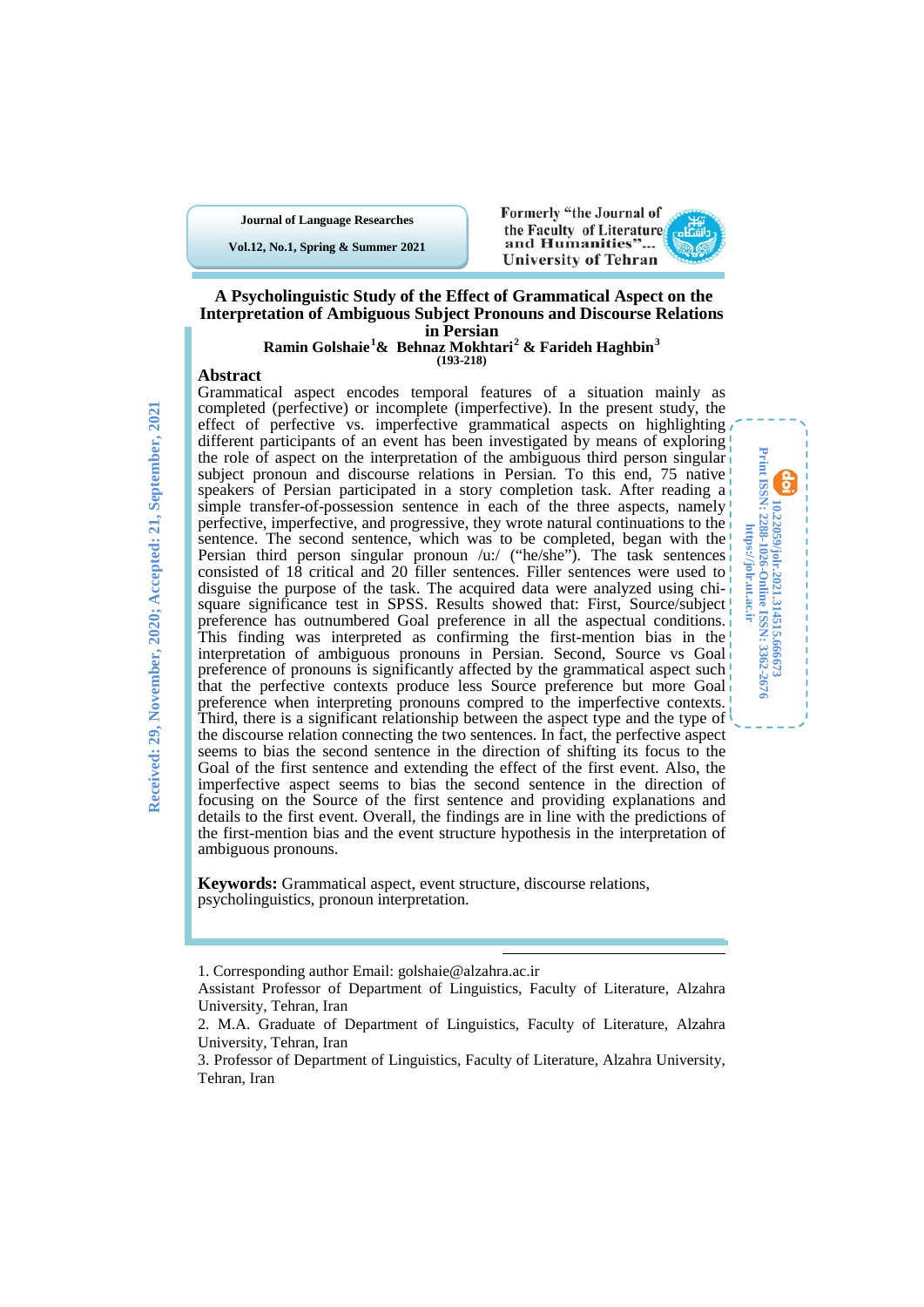#### **1. Introduction**

Grammatical aspect is a grammatical category that is basically signaled by a verb and it encodes the way an event is extended over the time. It provides information mainly related to beginning, duration and end state of an event. In many world languages, there is an explicit distinction between perfective and imperfective aspects (see Comrie, 1976). While imperfective aspect grants access to the internal structure of an event, perfective aspect blocks the access to the details of an event and casts a wholistic view on the event by underlining its end state. One interesting line of research that has explored the theoretical predictions of aspectual distinctions on event conceptualization has been the interpretation of ambiguous pronouns under the influence of grammatical aspect (e.g., Rohde et al., 2006). Aside from aspectual explanations for pronoun interpretation, other accounts such as first-mention bias (Gernsbacher & Hargreaves, 1988) and thematic-role preference (Stevenson et al., 1994) have also been proposed without any consensus in sight. Given the scarcity of experimental studies of aspect and its effect on event representation in Persian, this study aims to address the problem of pronoun interpretation within the context of aforementioned hypotheses using Persian language data. Accordingly, three questions have been formulated to investigate the psycholinguistic effect of aspect on pronoun interpretation in Persian: 1) what is the effect of perfective and imperfective aspect on pronoun interpretation in Persian? 2) What is the effect of a verb's transfer-of-possession semantic class on the interpretation of ambiguous pronouns? How are discourse relations affected by perfective and imperfective aspects in Persian?

#### **2. Method**

In order to study the effect of verb aspect on pronoun interpretation, the offline method of story completion task was used. The data were collected from participants through questionnaires and then they were submitted to Chi-square test. The questionnaires consisted of 18 critical and 20 filler sentences. The critical sentences were constructed around transfer-of-possession verbs which had Source and Goal as their participant roles, both of which could be felicitously picked up as the antecedent of the next sentence's ambiguous pronoun. Since the third person singular subject pronoun in Persian is genderneutral, male and female proper nouns were used in equal numbers as the Source/Goal of the sentences. Transfer-of-possession verbs were classified into three classes based on Rohde (2006): a) verbs in which Source and Goal are colocated and transfer of possession is guaranteed, e.g., *to give*; b) verbs in which Source and Goal are co-located but transfer of possession in not guaranteed, e.g., *to roll*; c) verbs in which neither Source and Goal are co-located nor transfer of possession is guaranteed, e.g., *to fax*. In order to counterbalance the items, three versions of the same questionnaire were created such that every participant was exposed to a single aspect of a verb in each version of the questionnaire. In each questionnaire, of the total 18 critical sentences, six had perfective aspect, six imperfective aspect and six progressive imperfective. Six verbs were selected from each of the three verb classes to construct the items. The items consisted of two sequential sentences. The second sentence began with the third person singular subject pronoun /u:/ ("*he/she*") that could potentially refer back to Source or Goal of the previous sentence. Participants were told to continue the second sentence in any direction they found natural and appropriate. The filler sentences did not have transfer-of-possession verbs, but included transitive and intransitive verbs in perfective and imperfective aspects. Also, adverbs and conjunctions were used in the beginning of the second sentence of the fillers to avoid the questionnaire items from being monotonous. Twenty-five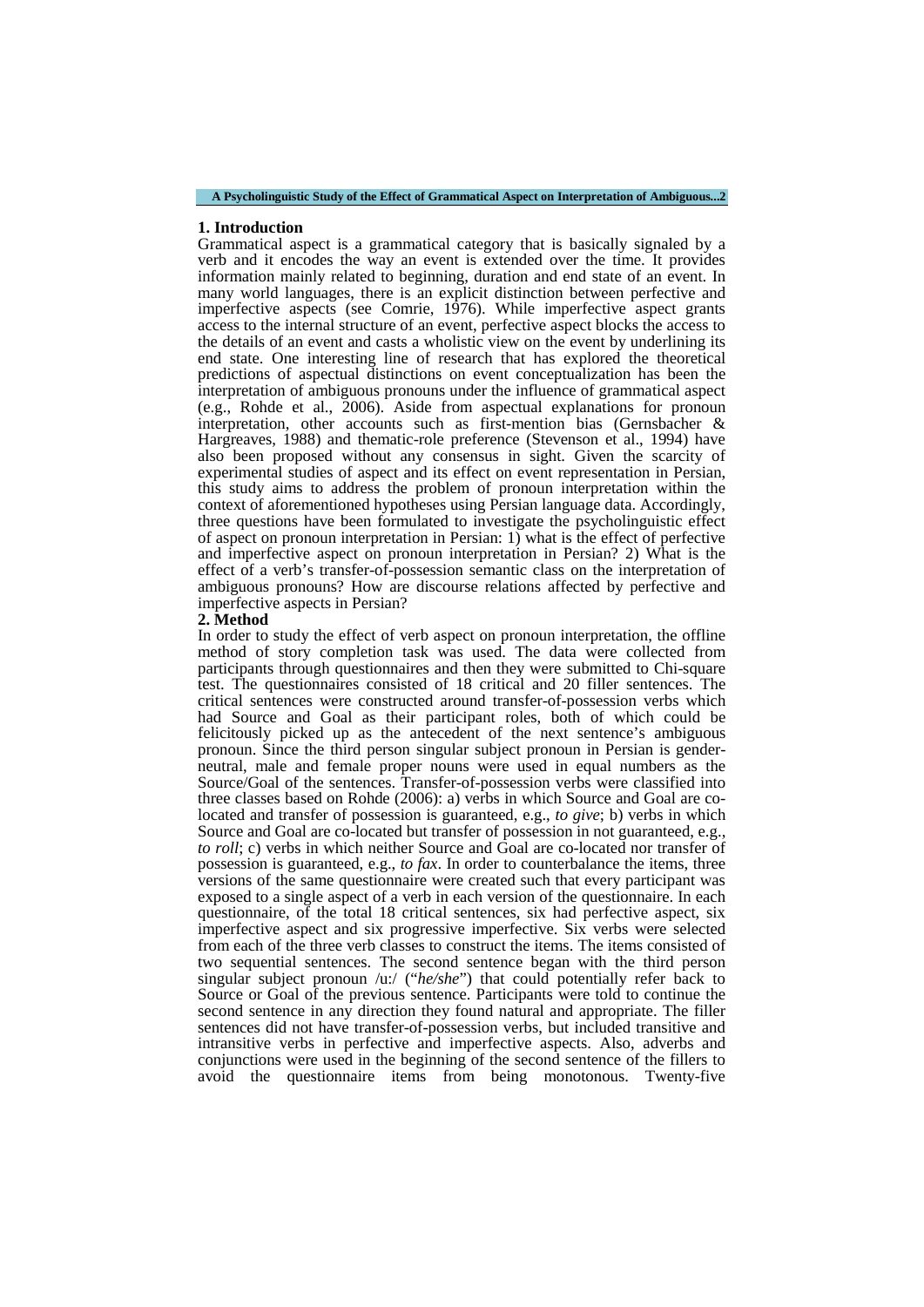#### **195/ Journal of Language Researches, Vol.12, No.1, Spring & Summer 2021**

questionnaires for each three version were created that amounted to a total of 75 questionnaires. The questionnaires were distributed to 75 participants (27 females) with academic education. They were asked to complete the items and treat each item separately from previous ones. After finishing the task, in order to rule out any possible ambiguous reference, participants were asked to explicitly specify Source or Goal referent of the ambiguous pronouns.

#### **3. Results and Discussion**

Findings can be summarized in several directions. First, it was found that imperfective and perfective aspects in Persian sentences with transfer-ofpossession meaning highlight Source and Goal of the event respectively which subsequently leads to the preference of Source or Goal as the antecedent of the ambiguous pronoun in the second sentence. Second, aside from grammatical aspect, the semantic class of the transfer-of-possession verbs affects Source/Goal preference of the ambiguous pronoun such that the less transfer of possession is guaranteed, the more Source is highlighted and the less Goal is referred to. Third, perfective and imperfective aspects prefer those discourse relations that foreground Goal and Source of an event respectively. In line with the findings of Rohde (2008), our results show that preferring Goal as the antecedent of the ambiguous pronoun is affected by verb aspect such that perfective and imperfective aspects have significantly distinctive effects. On the other hand, picking up Source as the antecedent of the ambiguous pronoun has been significant in the imperfective aspect. This effect was shown to be even more pronounced for the Persian "progressive imperfective" aspect marked with the auxiliary "dāštan" and the preverbal morpheme "mi-". It was also shown that there is a link between event structure and discourse relations such that perfective aspect leads to more use of the Occasion relation which picks up the event from where it has ended in the previous sentence and extends it. Conversely, since in the imperfective aspect the internal structure of an event is accessible, the discourse relations of Elaboration and Explanation are more frequent which elaborate on the causes or provide more details about an event. Overall, the results were consistent with the predictions of the event structure hypothesis (Rohde et al., 2006) and with the findings of Golshaie and Incera (2021) about the role of Persian grammatical aspect in event conceptualization. Also consistent with the prediction of the first-mention bias (Gernsbacher & Hargreaves, 1988), it was observed that preference for the Source or the subject has outnumbered the preference for Goal in all the aspectual classes. This may indicate that choosing Source or subject as the antecedent of the ambiguous pronoun in Persian discourse would be the default preference.

#### **4. Conclusion**

In this study, we explored the effect of grammatical aspect on the interpretation of ambiguous subject pronouns in Persian. Two-sentence scenarios in which the second sentence began with the ambiguous pronoun, were created in three aspectual classes in Persian, namely perfective, imperfective, and progressive imperfective. Sentences were simple transfer-of-possession events with Source and Goal participants. Participants completed the second sentence and decided to which participant, i.e., Source or Goal, the ambiguous pronoun referred. Results showed that grammatical aspect and the verb's semantic class, had significant effect on Goal or Source preference. Grammatical aspect was also found to affect the choice of the discourse relation between the sentences.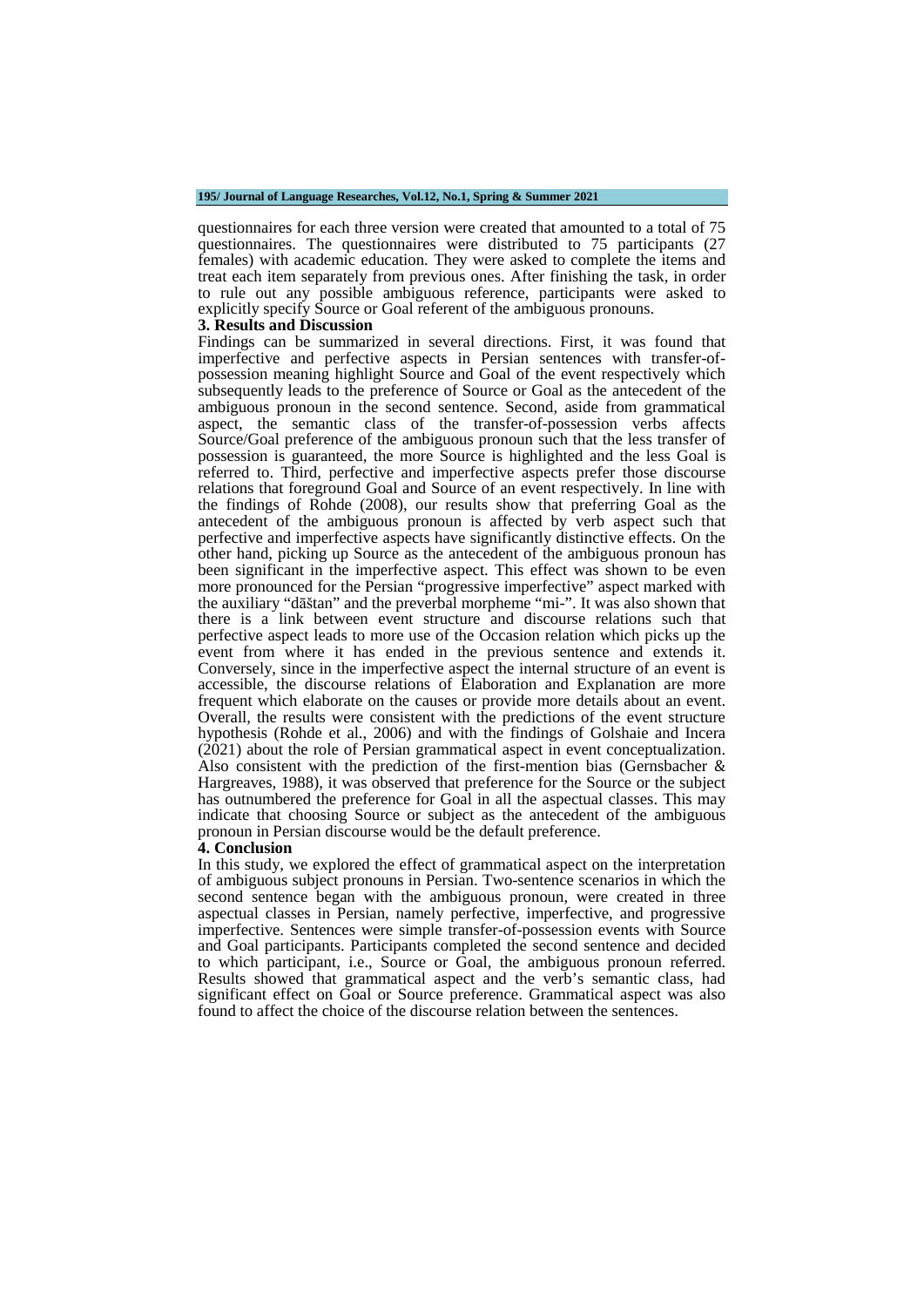**/196 بررسی روان- زبانشناختی تأثیر نمود دستوري بر تفسیر ضمیر فاعلی مبهم و روابط گفتمانی در زبان فارسی**

## **بررسی روان-زبانشناختی تأثیر نمود دستوري بر تفسیر ضمیر فاعلی مبهم و روابط گفتمانی در زبان فارسی**

**1 رامین گلشائی استادیار، گروه زبانشناسی، دانشکده ادبیات، دانشگاه الزهرا، تهران، ایران**

**بهناز مختاري کارشناس ارشد زبانشناسی، دانشکده ادبیات، دانشگاه الزهرا، تهران، ایران**

**فریده حقبین**

**استاد، گروه زبانشناسی، دانشکده ادبیات، دانشگاه الزهرا، تهران، ایران** تاریخ دریافت مقاله: /09/09 99؛ تاریخ پذیرش مقاله 1400/06/30 علمی- پژوهشی

### **چکیده**

نمود دستوري کیفیت انجام رویداد توسط فعل را عمدتاً در قالب یکی از دو حالت پایا[ن](#page-3-0)یافته (تام) یا در جریان (ناقص) نشان میدهد. در این مقاله تأثیر روانشناختی نمود تام و ناقص بر برجستهسازي مشارکان مختلف رویداد در قالب تفسیر ضمیر فاعلی سومشخص مفرد و گزینش روابط گفتمانی در زبان فارسی بررسی شده است. براي این منظور، تعداد 75 نفر گویشور فارسیزبان در آزمون تکمیل داستان شرکت کردند. در این آزمون از آزمودنیها خواسته شد که بعد از خواندن جملهاي با معنی انتقال مالکیت در سه نمود تام، ناقص و ناقص استمراري جملۀ دوم سناریو را که با ضمیر فاعلی مبهم «او» آغاز میشد، تکمیل کنند. سناریوهاي آزمون شامل 18 سناریوي اصلی و 20 سناریوي انحرافی بود. دادهها پس از جمعآوري با استفاده از آزمون معنیداري مجذور کاي در نرمافزار اس.پی.اس.اس تحلیل شدند. یافتههاي پژوهش نشان داد که اولاً ارجاع به نقش معنایی مبدأ در جایگاه فاعل عموماً در همۀ نمودها بیشتر از ارجاع به نقش معنایی هدف بوده است. این یافته به منزلۀ تأیید فرضیۀ «بیان نخست» در مورد تفسیر ضمیر فاعلی مبهم در زبان فارسی تفسیر شد. دوم، نوع نمود دستوري رابطۀ معنیداري با ارجاع ضمیر فاعلی مبهمِ جملۀ دوم به مبدأ یا هدف جملۀ نخست دارد بهگونهاي که در نمود تام ارجاع به مبدأ کمتر و ارجاع به هدف بیشتر از نمودهاي ناقص است. سوم، نوع نمود با نوع رابطۀ گفتمانی که میان جملۀ اول و دوم برقرار میشود رابطۀ معنیدار دارد. درواقع، هنگامیکه جملۀ نخست داراي نمود تام است، رابطۀ گفتمانی جملۀ دوم با جملۀ اول در جهت تمرکز بر هدف جملۀ اول و بسط اثر رویداد اول است و هنگامیکه نمود ناقص است، رابطۀ گفتمانی بین دو جمله از نوع توضیح و تشریح جزئیات رویداد با تمرکز بر مبدأ در جملۀ اول است. درمجموع، یافتههاي حاصل از این پژوهش از فرضیههاي «بیان نخست» و «ساختار رویداد» که در خصوص تفسیر ضمایر فاعلی مبهم مطرح بودهاند پشتیبانی میکند.

**واژههاي کلیدي:** نمود دستوري، ساختار رویداد، روابط گفتمانی، روانشناسی زبان، تفسیر ضمیر.

### **.1 مقدمه**

 $^7$ یکی از سازوکارهای دستوری که کیفیت انجام رویداد را بیان میکند، نمود دستوری است. نمود دستوري که اساساً در فعل جمله بروز مییابد شیوة گسترش رویداد جمله را در محور زمان کدگذاري میکند و اطلاعاتی چون مدت، شروع و وضعیت اتمام رویداد را در اختیار ما میگذارد. در بسیاري از زبانهاي دنیا تمایز دستوري آشکاري بین نمود

**.** 

<span id="page-3-1"></span><span id="page-3-0"></span>golshaie@alzahra.ac.ir :مسئول نویسندة رایانامه .1 2. grammatical aspect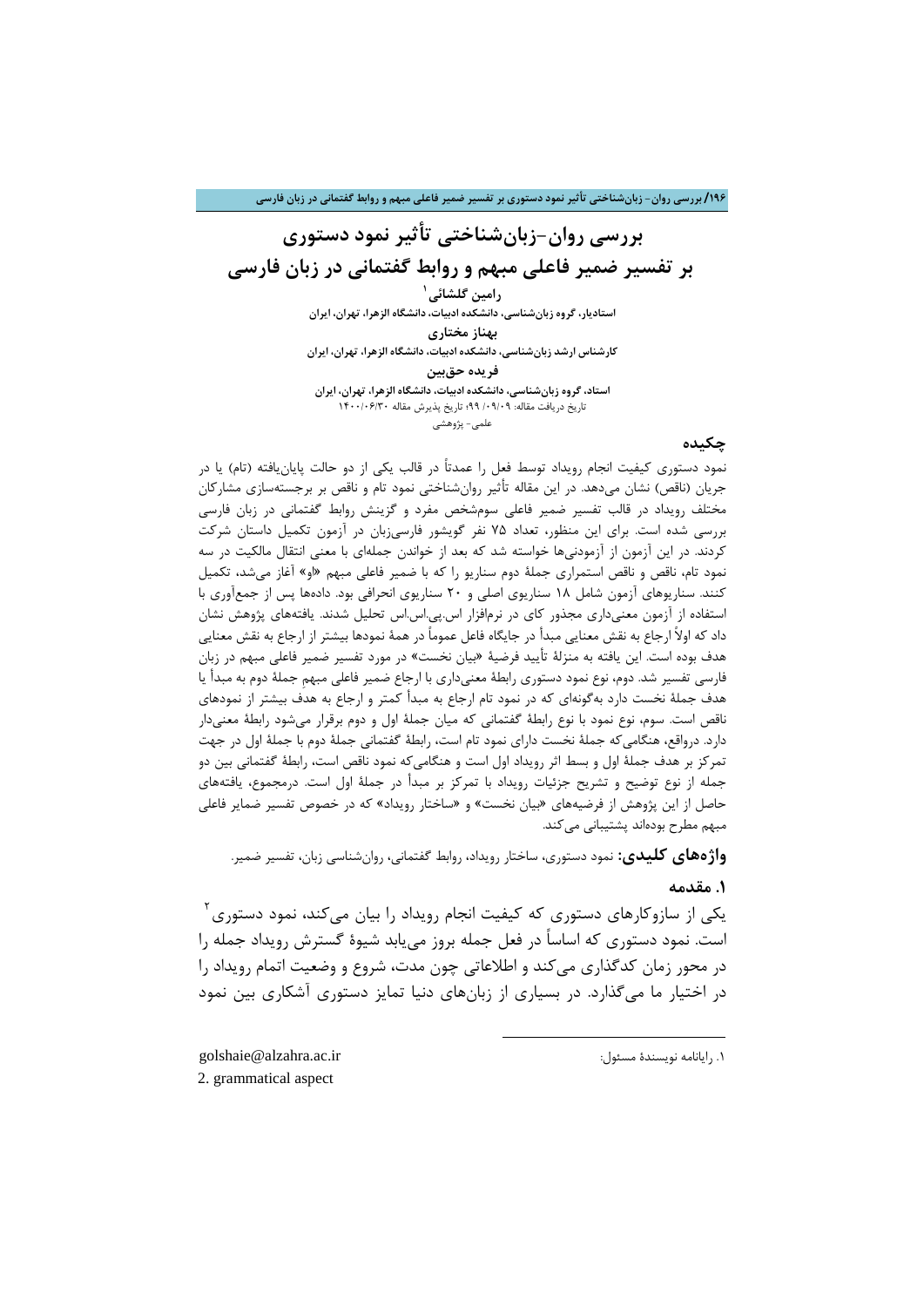# ه<br>مر*دم شمالی زبا*نی سال ۱۲، شمارهٔ ۱، بهار و تابستان ۱۹۷/۱۴۰۰

[2](#page-4-1) دستوري تام [1](#page-4-0) و نمود دستوري ناقص وجود دارد (نک: کامري، 1976). زبانشناسان بر اساس مطالعات نظری خود استدلال کردهاند که نمود تام<sup>(۱)</sup> اجازهٔ دسترسی به ساختا<sub>د</sub> درونی رویداد را نداده و نتیجۀ رویداد را برجسته میکند، که موجب می شود رویداد بهعنوان یک کلّ تفکیکناپذیر ارائه شود. به همین ترتیب کامري (1976) استدلال می- کند که نمود ناقص توجه را به ساختار درونی رویداد فعل جلب میکند و جزئیات وقوع رویداد را برجسته میکند. از سوي دیگر، در سالهاي اخیر تأثیر نمود دستوري بر شیوة تفسیر برخی عناصر مبهم جمله، نظیر ابهام در مرجعیابی ضمایر، موضوع مطالعات روانشناسی زبان بوده است (مثلاً رود و همکاران، 2006). در حوزة تفسیر ضمیر، علاوه [3](#page-4-2) بر تبیینهاي مبتنی بر نمود، فرضیههاي رقیب دیگري نظیر سوگیري بیان نخست (گرنزباخر و هارگریوز، ۱۹۸۸) و نقشهای معنایی ٔ (استیونسون و همکاران، ۱۹۹۴) نیز مطرح بودهاند و تحقیقات در مورد ارزیابی این فرضیهها بدون اینکه اجماعی حاصل شده باشد، همچنان ادامه دارد. با توجه به اینکه در زبان فارسی، تحقیقات تجربی و آزمایشبنیان در مورد نمود و تأثیر آن بر بازنمایی رویداد تقریباً ناموجود است، این پژوهش براي پرداختن به این خلأ و راستیآزمایی فرضیههاي پیشگفته انجام شده است.

این پژوهش دو هدف مرتبط را دنبال م[ی](#page-4-3)کند. نخست اینکه با استفاده از دادههاي زبان فارسی تأثیر نمود دستوري بر مفهومسازي رویداد را بررسی کنیم و دوم، فرضیههای مختلف ازجمله نقش نمود دستوری را در تفسیر ضمایر مبهم<sup>٬۲۱</sup> بیازماییم. در پژوهش حاضر، با استفاده از روش تکمیل داستان، تأثیر نمود دستوري فعل بر نحوة بازنمایی ذهنی رویداد و تفسیر ضمایر مبهم در زبان فارسی را بررسی خواهیم کرد. در این راستا با مطالعۀ مرجعیابی ضمایر مبهم در مواجهه با نمودهاي تام، ناقص و ناقص استمراري به شیوه بازنمایی ذهنی رویداد دست خواهیم یافت. در این پژوهش، مشخصاً به دنبال پاسخگویی به این پرسشها هستیم: الف) در زبان فارسی تأثیر نمود تام، ناقص و ناقص استمراري بر تفسیر ضمایر مبهم چیست؟ ب) دستهبندي معنایی افعال با توجه به نمود فعل چه تأثیري بر تفسیر ضمایر مبهم دارد؟ ج) انتخاب روابط گفتمانی در نمودهاي تام، ناقص و ناقص استمراري چگونه است؟ در این پژوهش نشان خواهیم داد که الف) نمودهای ناقص و تام در جملات سادهٔ زبان فارسی که معنای انتقال مالکیت <sup>۵</sup>

**.** 

- <span id="page-4-0"></span>[1.](#page-4-4) perfective
- <span id="page-4-1"></span>2. imperfective
- <span id="page-4-2"></span>3. first-mention bias
- <span id="page-4-3"></span>4. thematic roles
- <span id="page-4-4"></span>5. transfer-of-possession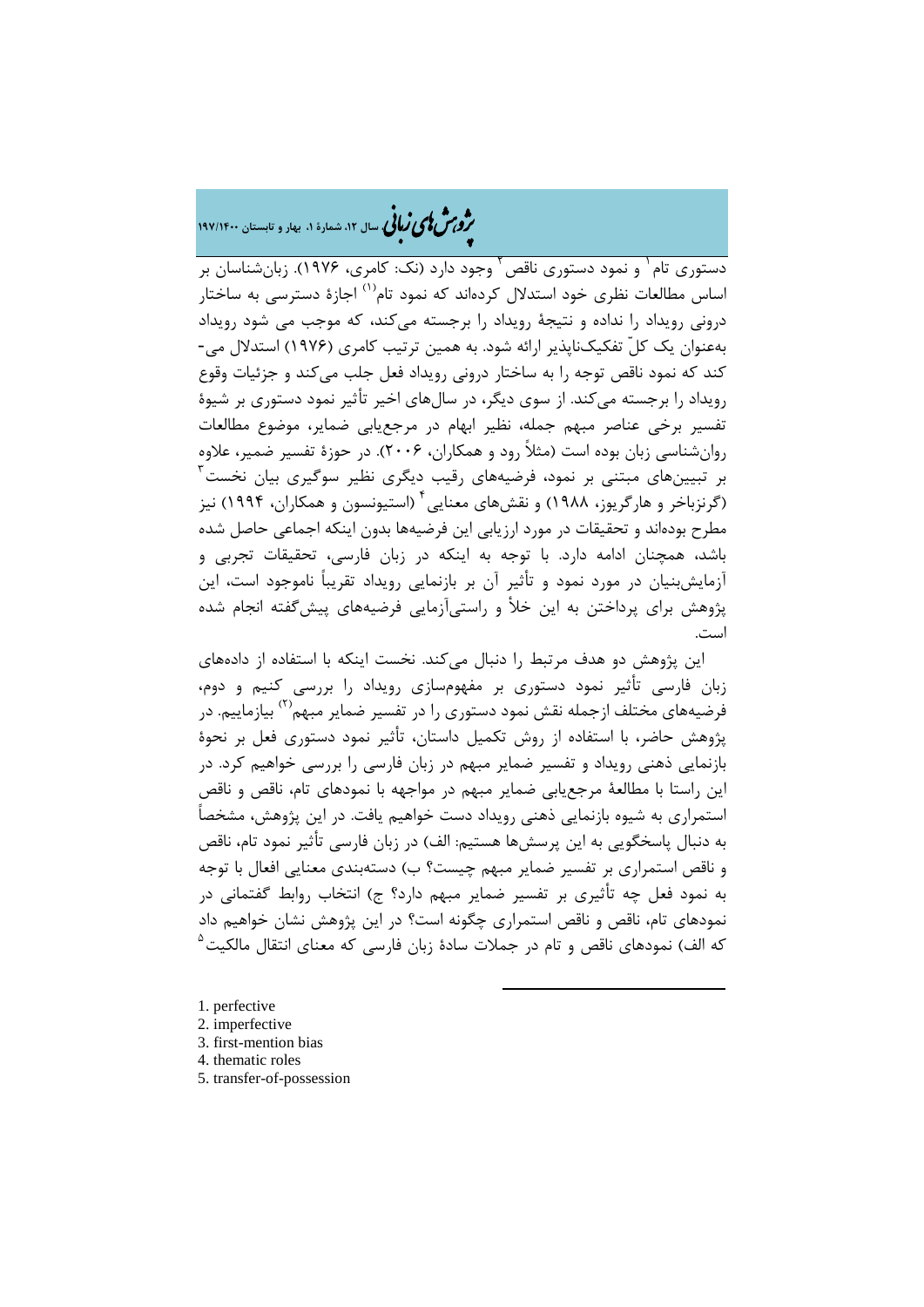**/198 بررسی روان- زبانشناختی تأثیر نمود دستوري بر تفسیر ضمیر فاعلی مبهم و روابط گفتمانی در زبان فارسی**

دارند (نظیر «علی کتاب را به حسن داد»)، به ترتیب مبدأ<sup>۱</sup> و هدف<sup>۲</sup> را در ساختار رویداد برجسته میکنند و این امر به ترجیح مبدأ یا هدف بهعنوان مرجع ضمیر سوم شخص مفرد در ابتداي جملۀ بعد میانجامد. ب) علاوه بر نمود دستوري، دستۀ معناییِ افعالِ انتقالِ مالکیت بهکاررفته در جملات پژوهش، بر مرجعیابی ضمایر سوم شخص تأثیر معنیداري دارد بهگونهاي که هر چه از قطعیت انتقال مالکیت کاسته میشود، بهطور کلی تمرکز بر مبدأ قرار میگیرد و ارجاع ضمیر به هدف کمتر میشود. ج) نمودهاي دستوري تام و ناقص هر کدام آن روابط گفتمانی را ترجیح میدهند که تمرکزشان به ترتیب بر هدف و مبدأ رویداد است.

## **.2 پیشینۀ پژوهش**

در دهههاي گذشت[ه،](#page-5-1) نمود دستوري در کنار درك و نحوة عملکرد آن در زبانهاي مختلف مورد بررسی قرار گرفته است. در زبان انگلیسی، پژوهشهاي تجربی و روانشناختی متعددي درباب شیوة تأثیرگذاري نمودهاي مختلف دستوري بر شیوة مفهومسازي رویداد انجام شده است (براي مثال، مدن و فرتی، 2009؛ متلاك، 2011؛ سالومون و همکاران، 2013؛ اندرسون و همکاران، 2013؛ شریل و همکاران، 2015؛ مدن و همکاران، 2017). براي نمونه، متلاك (2011) براي بررسی نمود و انگیزش مفهومی آن سه آزمایش انجام داد. در این آزمایشها جملههایی با نمود تام و ناقص طراحی شدند و از آزمودنیها خواسته شد، جملهها را بخوانند و در ادامۀ آنها جملهاي بنویسند، بهعنوان مثال: «هنگامیکه جان به مدرسه میرفت/رفت...». از نتایج چنین بر- آمد که نمود ناقص موجب شده تا رویدادهاي بیشتري در ادامه شرح داده شوند، در حالی که جملات با نمود تام معمولاً به یک رویداد ختم شدند. پژوهشگران نتیجه گرفتند که نمود ناقص موجب مفهومسازيهاي بیشتر میشود. همچنین مقایسۀ فراوانی افعال حرکتی نسبت به افعال ادراکی نشان داد که در جملات با نمود ناقص، رویداد بعدي بیشتر با افعال حرکتی ظاهر میشود. در نتیجه نمود ناقص موجب مفهومسازي بیشتر رویدادهاي حرکتی میشود. در حوزة درك متن، سالومون و همکاران (2013) تأثیر نمود دستوري را بر ساخت مدل ذهنی هنگام حل مسائل مختلف بررسی کردند. آنها دریافتند نمود فعل در عبارتی که براي توصیف یک مسئله به کار میرود، بر شیوة رسیدن مخاطبان به راهحل مسئله تأثیرگذار است. براي مثال، در یکی از آزمونها به آزمودنیها دربارة خانمی گفته میشود که در حال حرکت در شهر است و قوانین راهنمایی و رانندگی را رعایت نمیکند. در پاسخ به این پرسش که چگونه وي این کار را بدون جریمه شدن انجام میدهد، آزمودنیهایی که روایت را با نمود ناقص خوانده بودند نسبت به آنهایی که روایت را با نمود تام خوانده بودند، توانستند به مسئله پاسخ صحیح

**.** 

<span id="page-5-1"></span><span id="page-5-0"></span>1. Source 2. Goal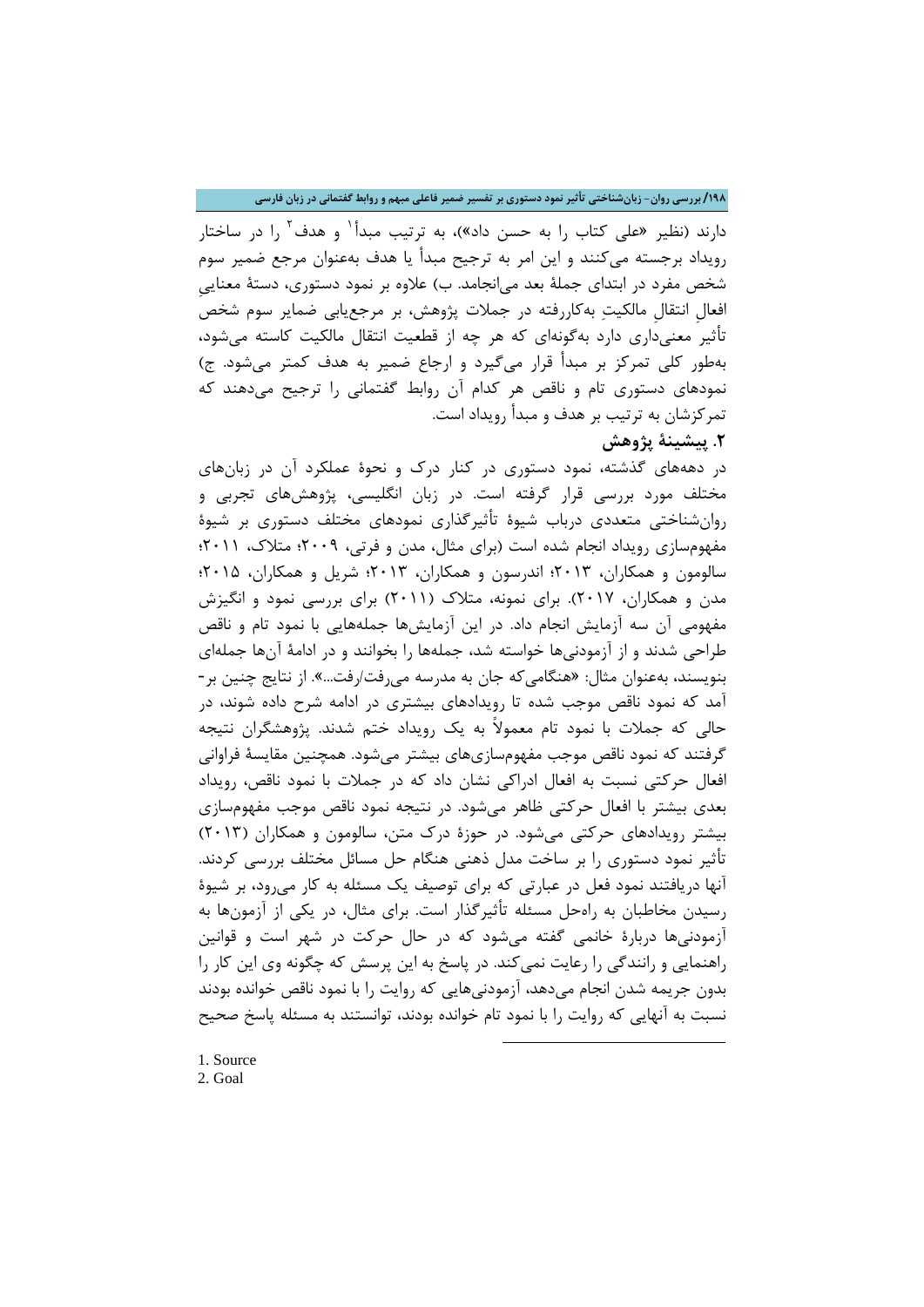# �ی زبا **، سال ،12 شمارة ،1 بهار و تابستان 199/1400** � �و ی �ش

بدهند: اینکه وي با پاي پیاده در شهر میگشته است. در پژوهشی دیگر، شریل و همکاران (2015) به بررسی اثرگذاري نمود دستوري فعل بر تصمیمگیريهاي حقوقی و قانونی پرداختند. آنها پیشبینی کردند با توجه به اینکه اطلاعات ارائهشده در مجامع حقوقی بیشتر در قالب گفتمان است، بنابراین علاوه بر عوامل مختلفی که احکام قانونی و قضاوتهاي حقوقی را تحت تأثیر قرار میدهند، مفاهیم دستوري از جمله نمود فعل میتوانند در بازنمایی ذهنی صحنۀ جرم و وقایع و نیز بر تصمیمگیريهاي قانونی تأثیر داشته باشند. این پژوهشگران براي بررسی فرضیۀ خویش چهار آزمایش انجام دادند که در آنها براي آزمودنیها شرح وقایع یک جنایت ارائه میشد. آنها با تغییر نمود دستوري از آزمودنیها خواستند تا تصمیم بگیرند که قتل از نوع درجه یک بوده یا درجه دو و همچنین اعلام کنند چه عاملی در تصمیم آنها مؤثر بوده است. نهایتاً یافتههاي ایشان نشان داد که مفاهیم دستوري مانند زمان و نمود بر چگونگی بازنمایی ذهنی صحنۀ جرم مؤثر است و در تصمیمگیريهاي حقوقی و قانونی بهصورت غیرمستقیم اثر دارد.

دستۀ دیگري از پژوهشهاي تجربی، به بررسی شیوة مرجعیابی و تفسیر ضمایر در گفتمان میپردازد (مثلا،ً گرنزباخر و هارگریوز، 1988؛ استیونسون و همکاران، 1994؛ آرنولد، 2001؛ رود و همکاران، 2006؛ فرتی و همکاران، 2009). گرنزباخر و هارگریوز (1988) سوگیري بیان نخست را در تفسیر ضمایر مبهم مطرح میکنند و معتقدند انتخاب نخستین سازة بیانشده در جمله که معمولاً فاعل جمله است بهعنوان مرجع ضمیرِ مبهمِ جملۀ بعد محتملتر است. یکی دیگر از مطالعات اولیۀ انجامشده در مورد تفسیر ضمایر و بازنمایی ذهنی رویداد مربوط به پژوهش استیونسون و همکاران (1994) است. آنها با هدف بررسی اثر نقشهاي معنایی بر تفسیر ضمایر، آزمونهایی طراحی و پیشبینی کردند که بر اساس پردازش بالا به پایین، شنونده قبل از اینکه حتی با ضمیر مواجه شود یکی از مرجعهاي محتمل را برجستهتر بازنمایی میکند. نتایج تحقیقات آنها نشان میدهد که نقشهاي معنایی در بازنمایی ذهنی رویداد بسیار برجسته هستند و نقش مهمی در تفسیر ضمایر دارند. آرنولد (2001) نیز در پژوهشی نقشهاي معنایی مبدأ و هدف را در افعال انتقال مالکیت در زبان انگلیسی مورد بررسی قرار داده و پیشبینی میکند که نقش دستوري و نقش معنایی با هم و بر هم اثر داشته باشند. نتایج حاصل از پژوهش ایشان نشان داد که نقش دستوري بر انتخاب مرجع اثر دارد، نقش معناییِ هدف بیشتر مورد ارجاع قرار میگیرد و میان نقش دستوري و نقش معنایی تعامل وجود دارد. آرنولد نتیجه میگیرد که علاوه بر تأثیر نقش معنایی، وجود نقطۀ پایان منجر به تمایل بیشتر براي ترجیح فاعل بهعنوان مرجع ضمیر میشود. رود و همکاران (2006) ابتدا به مرور طرح نظریه استیونسون و همکاران (1994) پرداخته و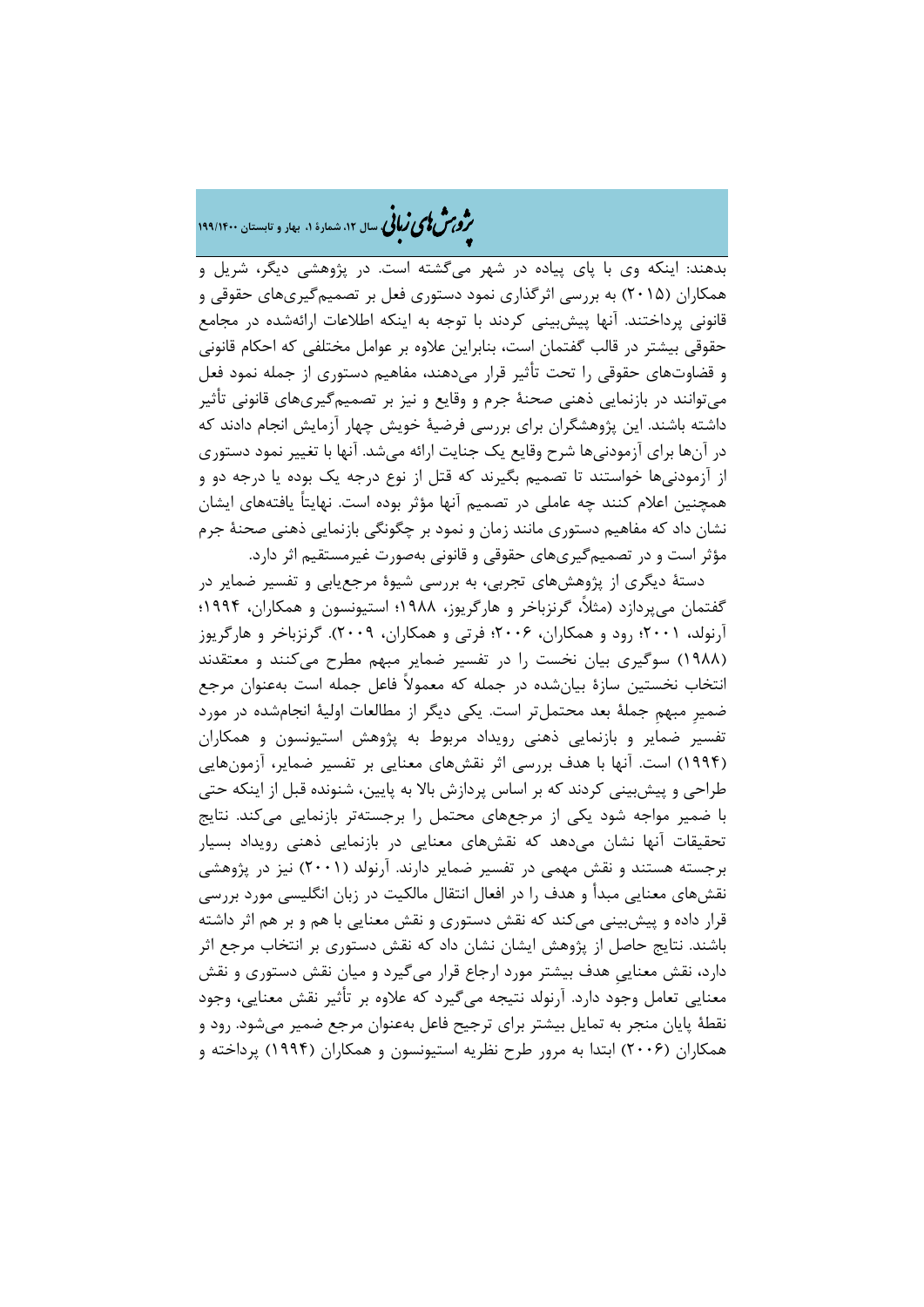### **/200 بررسی روان- زبانشناختی تأثیر نمود دستوري بر تفسیر ضمیر فاعلی مبهم و روابط گفتمانی در زبان فارسی**

دو فرضیۀ نقش معنایی و ساختار رویداد <sup>۱</sup> را در تفسیر ضمایر مطرح میکنند. بر اساس فرضیۀ استیونسون و همکاران ترجیح هدف بهعنوان مرجع ضمیر با توجه به نظریۀ نقش معنایی، بیشتر از مبدأ بوده و همچنین در برخی موارد ساختار رویداد و داشتن نقطه پایان رویداد نیز هدف را برجستهتر از مبدأ خواهد کرد. رود و همکارانش با استفاده از نمود فعل به بررسی فرضیۀ مبتنی بر نقش معنایی استیونسون و همکارانش پرداختند و با دستکاري نمود دستوري میزان برجستگی مرجع در جایگاه هدف و مبدأ را مورد بررسی قراردادند. ایشان براي انجام پژوهش، از آزمایش تکمیل داستان و همچنین افعالی با مفهوم انتقال مالکیت استفاده کردند چراکه افعال با مفهوم انتقال مالکیت داراي نقطۀ پایان مشخص هستند. نتیجۀ پژوهش حاکی از حساس بودن ضمایر به نمود فعل بود. در حالتی که نمود فعل تام بود، ارجاع به هدف و مبدأ تقریباً برابر بود. در حالی که در افعالِ با نمود ناقص انتخاب مبدأ بهعنوان مرجع افزایش مییافت. رود و همکاران با رد نظریه استیونسون و همکاران، نتیجه گرفتند که تفسیر ضمیر تحت تأثیر ساختار رویداد است و نه نقش معنایی. در زبان فارسی، پژوهشها در حوزة نمود عمدتاً به لحاظ نظري صورت گرفته (مثلاً استاجی، 1385؛ نغزگوي کهن، 1389؛ رضایی، 1391؛ چراغی و کریمی دوستان، 1392؛ انوشه، 1398) و به نظر میرسد غیر از پژوهشی اخیر (نک: گلشائی و اینسرا، 2021)، تحقیقات روان-زبانشناختی در مورد پردازش نمود دستوري در زبان فارسی موجود نیست. گلشائی و اینسرا (2021) با 'ستفاده از روش ردیابی ماوس<sup>۲</sup> و آزمون اعتبارسنجی جمله-تصویر<sup>۳</sup> نشان دادند که در جملات فارسیِ داراي نمود ناقص (مثلاً سارا کدوها را قاچ میکند) در مقایسه با جملات داراي نمود کامل (سارا کدوها را قاچ کرده است) آزمودنیها بیشتر احتمال دارد بهاشتباه تصور کنند که ابزار تلویحیِ انجام کنش (چاقو) در جمله بیان شده است. آنها این یافته را اینگونه تفسیر کردند که نمود ناقص اجازه دسترسی به جزئیات رویداد از جمله ابزار انجام کنش را بیش از نمود کامل میدهد و به این ترتیب آزمودنیها به اشتباه تصور کردهاند که ابزار انجام کنش در جمله ذکر شده است.

## **.3 مبانی نظري**

## **.1-3 نمود دستوري در فارسی**

مطالعات نظري جدید در زبان فارسی، گرایش دستورهاي سنتی در عدم تمایز مفهوم نمود از زمان را اصلاح کرده و قائل به تمایز میان نمود ناقص و تام است (نک: رضایی، 1391). یکی از ویژگیهاي نمود ناقص در زبان فارسی، دلالت بر سه مفهوم استمرار، تکرار و عادت است. برخی از دستورنویسان و زبانشناسان مفهوم استمرار را با تکرار و

**.** 

- <span id="page-7-0"></span>1. event structure
- <span id="page-7-1"></span>2. mouse tracking
- <span id="page-7-2"></span>3. sentence-picture verification task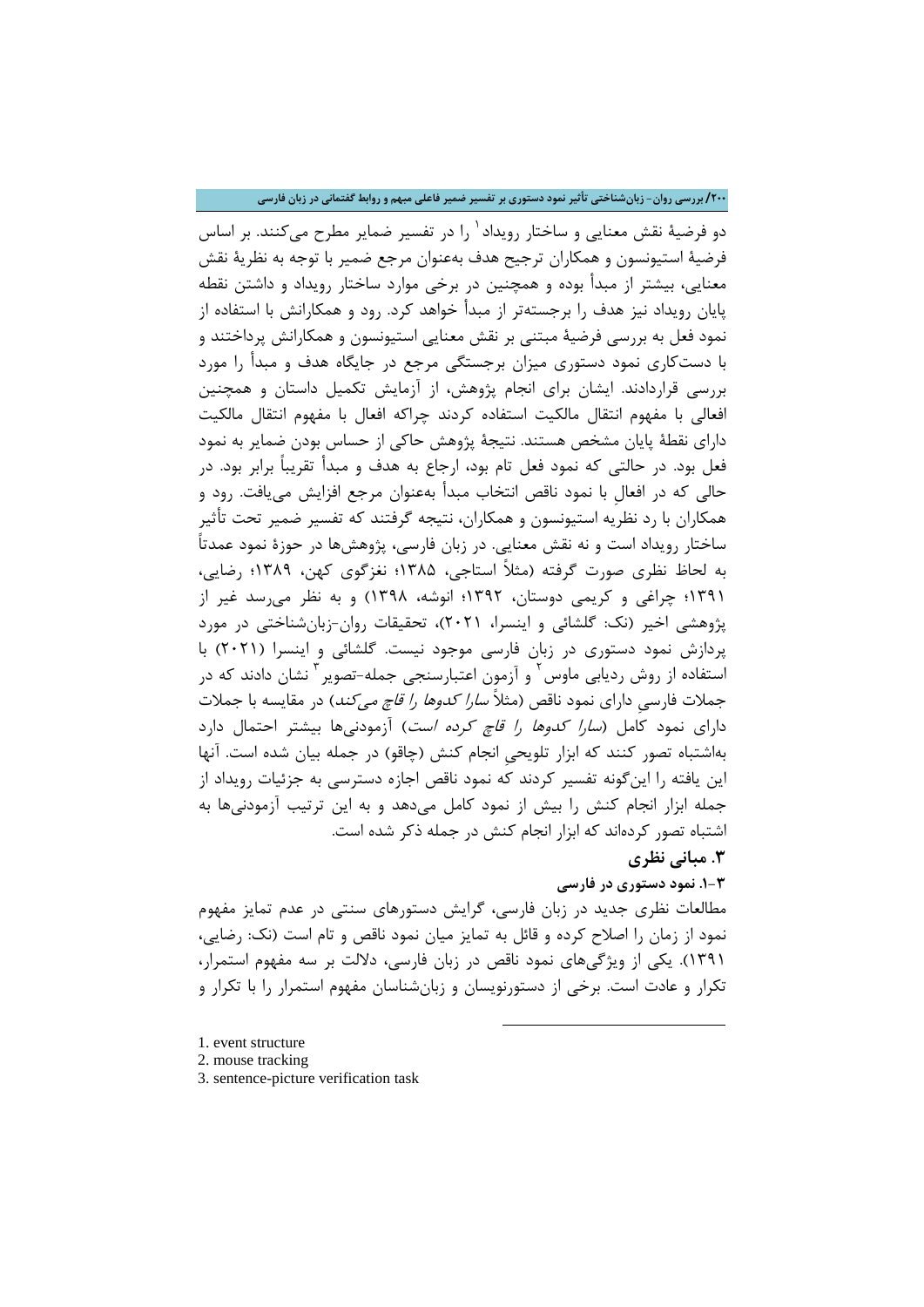## �ی زبا **، سال ،12 شمارة ،1 بهار و تابستان 201/1400** � �و ی �ش

عادت خلط کردهاند (مثلاً ناتل خانلري، 1366؛ شریعت، 1364؛ قریب و همکاران، 1363). از سوي دیگر، برخی زبانشناسان نظیر ماهوتیان (1383) مفهوم استمرار، عادت و تکرار را از یکدیگر متمایز کردهاند. پیچیدگیهاي مفهومی نمود ناقص در زبان فارسی در کارکردهاي تکواژ «می-»، بهعنوان تظاهر صوري نمود ناقص، نیز خود را نشان میدهد. در واقع، پیشوند «می-» که به ریشه در افعال زبان فارسی اضافه میشود، میتواند بسته به بافت و نوع فعل، بیانگر هر سه مفهوم استمرار، عادت یا تکرار باشد. مثالهاي زیر به ترتیب بیانگر مفهوم استمرار، عادت و تکرار هستند (رضایی، 1391): 1) وقتی تو رسیدي من مطالعه میکردم.

> 2) تابستان هر روز ساعت 7 سر کار میرویم. 3) هر نکته را ده بار برایش توضیح میدادم ولی نمیفهمید.

بسیاري از زبانشناسان معتقدند که مفهوم استمرار در پیشوند «می-» رو به ضعف گراییده، از اینرو در بیشتر موارد براي اینکه استمرار رویداد فعل نشان داده شود، نیاز به استفاده از قیودی نظیر «الان» یا فعل کمکی<sup>۳)</sup> «داشتن» است (رضایی، ۱۳۹۱). فعل «داشتن» در فارسی امروز علاوه بر معناي مالکیت، بر اثر فرایند دستوريشدگی، معناي نمودي نیز یافته است (نک: استاجی، 1385). براي نمونه میتوان به موارد زیر اشاره کرد:

4) الان تلویزیون نگاه میکنم.

5) دارم تلویزیون نگاه میکنم. در پژوهش حاضر، طبق نظر کامري (1976)، نمود ناقص در برابر نمود تام تعریف شده و در نمود ناقص تمایز بین مفاهیم استمرار، تکرار و عادت مدنظر نبوده است. براي تمایز معنی استمرار از سایر معانی نمود ناقص، از فعل کمکی «داشتن» استفاده شده و به آن

«نمود ناقص استمراري» (نغزگوي کهن، 1389) اطلاق شده است. براي نمود تام در فارسی، صورت گذشتۀ سادة فعل در نظر گرفته شد که نشانگر پایان رویداد فعل در گذشته است (رضایی، 1391).

**.2-3 عوامل مؤثر بر تفسیر ضمایر**

همانگونه که پیشتر گفته شد، هدف پژوهش حاضر بررسی تأثیر نمود دستوري بر شیوة تفسیر ضمایر مبهم است؛ اما پیش از پرداختن به تأثیر نمود و ساختار رویداد بر تفسیر ضمایر مبهم، نیاز است بعضی از نظریههاي رقیب در حوزة تفسیر ضمایر مبهم معرفی شوند. در پژوهشهاي روانزبانشناختی پردازش متن، تفسیر ضمایر عمدتاً مبتنی بر دو رویکرد عمده بوده است. در یک رویکرد عوامل سطحیِ صرفینحوي (نظیر فاعل بودن، بیان نخست، غیره) نقش اصلی را در تفسیر ضمایر ایفا میکنند و در رویکرد دیگر این فرایندهاي عمیقتر گفتمانی (نظیر ساختار رویداد) هستند که بر تفسیر ضمایر تأثیر میگذارند (رود و همکاران، 2006).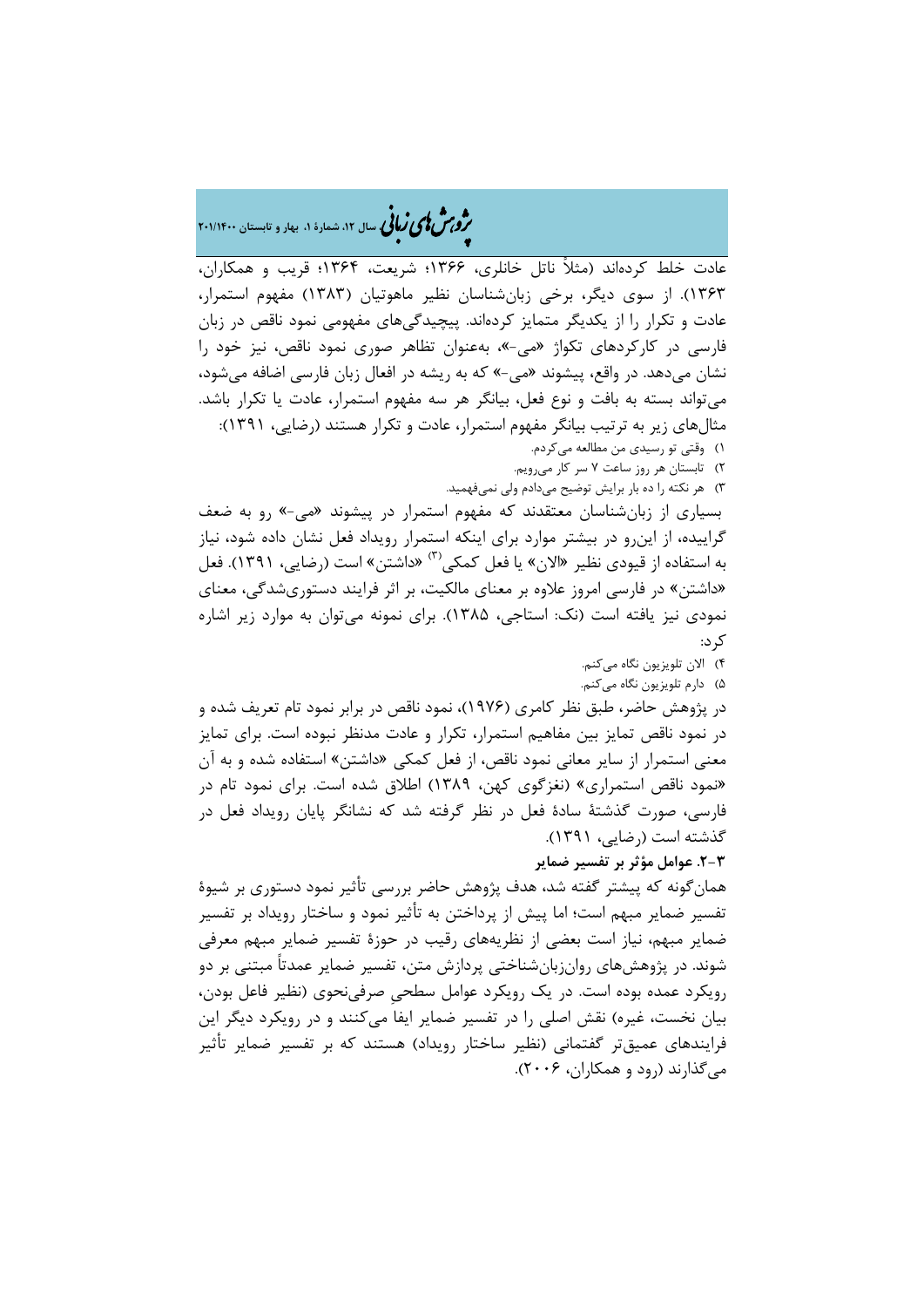**/202 بررسی روان- زبانشناختی تأثیر نمود دستوري بر تفسیر ضمیر فاعلی مبهم و روابط گفتمانی در زبان فارسی**

**.1-2-3 سوگیري بیان نخست** در تحقیقاتی که دربارة تفسیر ضمایر صورت گرفته نشان دادهشده که بیان شدن سازهاي بهعنوان نخستین سازه در جمله (بیان نخست) که معمولاً نقش دستوري فاعل را نیز دارد، محتملترین مرجع براي ارجاع ضمیر است. براي نمونه، گرنزباخر (1989) نشان داده عنصري که در جایگاه نخست در جمله بیان میشود، بهعنوان مرجع ضمیر قابلدسترستر است. یافتههاي آرنولد (1998) نیز با بررسی پیکرهاي از کتابهاي کودکان نشان میدهد که ضمایر فاعلی سوم شخص در %64 موارد با فاعل جملۀ قبل هممرجع هستند. تحقیقات دیگر هم نشان دادهاند که بزرگسالان هم به این الگو حساس هستند و معمولاً انتظار دارند ضمایر با فاعل جملۀ قبل هممرجع باشند (مثلاً آرنولد و همکاران، 2000؛ کراولی و استیونسون، 1990؛ کراولی و همکاران، 1990)؛ بنابراین طبق پیشبینی سوگیري بیان نخست، مرجع ضمیر مبهم he در جملۀ (6)، Skinner خواهد بود:

6) Skinner retired before Chomsky. He wrote many books. [اسکینر قبل از چامسکی بازنشسته شد. او کتابهاي بسیاري نوشت.]

**.2-2-3 ترجیح نقش معنایی**

نقشهاي معنایی (فیلمور، 1968؛ جکنداف، 1972) به توصیف مشارکان مفهومیِ یک رویداد میپردازد که مستقل از بازنمایی دستوري آنها در جمله است. پژوهشگران مختلف فهرستهاي متفاوتی از شمار نقشهاي معنایی را ارائه کردهاند که برخی از متداولترینِ این نقشها، کنشگر، کنشپذیر، مبدأ و هدف هستند. برخی از پژوهشها اثر ترجیح نقش معنایی را در تفسیر ضمایر مبهم نشان دادهاند. براي مثال، استیونسون و همکاران (1994) با طراحی و اجراي آزمونهاي تکمیل داستان، تأثیر نقشهاي معنایی را بر تفسیر ضمایر نشان میدهند. استیونسون و همکارانش براي تمایز میان اثر بیان نخست و نقش معنایی، دو نسخه از یک رویداد را جملهبندي کردند که موجب جابجایی نقشهاي معنایی به لحاظ روساختی میشد:

7. A) John passed the comic to Bill. He [جان مجله مصور را به بیل داد. او \_\_\_\_\_]

B) Bill seized the comic from John. He [بیل مجلۀ مصور را از جان گرفت. او\_\_\_\_\_]

به این ترتیب زمینه براي تمایز اثر بیان نخست و نقش معنایی مهیا میشود. به این صورت که چنانچه تفسیر ضمیر مبهم he تحت تأثیر سوگیري بیان نخست قرار گیرد، مرجع آن در جملۀ نخست John و در جملۀ دوم، Bill خواهد بود، یعنی نخستین سازهاي که در جمله آمده است و نقش فاعل جمله را دارد؛ اما اگر تفسیر ضمیر he تحت تأثیر نقش معنایی قرار گیرد، مرجع آن در هر دو جمله صرفنظر از جایگاه ابتدایی یا انتهایی آن یکسان خواهد بود. بهعبارت دیگر اگر آزمودنیها نقش معنایی مبدأ را بهعنوان مرجع he ترجیح دهند، در هر دو جمله مرجع John را براي آن انتخاب خواهند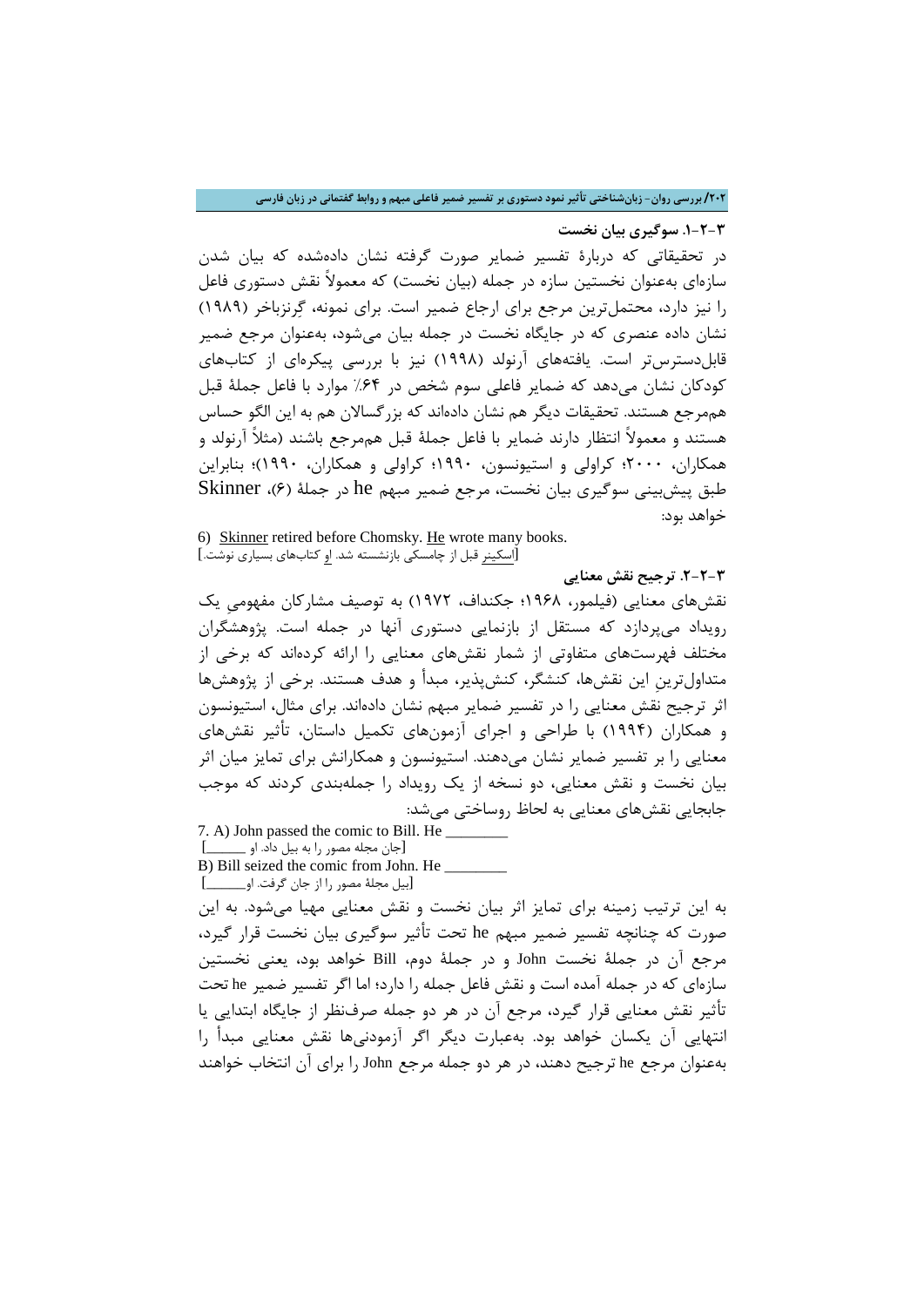## �ی زبا **، سال ،12 شمارة ،1 بهار و تابستان 203/1400** � �و ی �ش

کرد؛ اما چنانچه نقش معنایی هدف را بهعنوان مرجع he ترجیح دهند، در هر دو جمله مرجع Bill را انتخاب خواهند کرد. یافتههاي استیونسون و همکاران (1994) نشان داد آزمودنیها نقش معنایی هدف را به مبدأ ترجیح دادند. هر چند سوگیري بیان نخست هم در دادههایشان مشاهده شد اما اثر نقشهاي معنایی پررنگتر بود. این یافتهها بهطور کلی ناهمسو با یافتههایی تفسیر شده که اثر سوگیري بیان نخست را نشان داده بودند (مثلاً کراولی و همکاران، 1990؛ گرنزباخر و هارگریوز، 1988). استیونسون و همکارانش دو تبیین را براي این یافتهها ارائه دادند. یک تبیین مبتنی بر تأثیر نقش معنایی در تفسیر ضمایر که نقش معنایی هدف را بر مبدأ ترجیح داده و تبیین دوم مبتنی بر تأثیر ساختار رویداد که طبق آن انتخاب نقش معنایی هدف به دلیل تمرکز بر وضعیت پایانی رویداد قبلی بهواسطه استفاده از افعال انتقال مالکیت صورت گرفته است. در واقع یافتههاي استیونسون و همکاران (1994) قادر به تمایز بین این دو تبیین نبود. در ادامه، پژوهش رود و همکاران (2006) بود که توانست اثر ترجیح نقشهاي معنایی و ساختار رویداد را از یکدیگر تفکیک کند.

**.3-2-3 اثر ساختار رویداد**

هر رویداد حاوي اطلاعات مختلف از جمله اطلاعات زمانی است. رویدادها در زمانی خاص رخ میدهند و ممکن است براي مدتی طول بکشند. یکی از سازوکارهاي زبانها براي بیان اینکه رویدادي در حال انجام است یا به پایان رسیده، استفاده از مفهوم نمود دستوري است. زبانهاي دنیا معمولاً بین نمود تام و ناقص تمایز قائل میشوند. همانگونه که پیشتر گفته شد، زبانشناسان با مطالعه بر روي زبانهاي مختلف استدلال کردهاند که نمود ناقص توجه را به ساختار درونی رویداد فعل جلب میکند و به لحاظ شناختی جزئیات وقوع رویداد را برجسته میکند (کامري، 1976؛ دوتی، 1986). در مقابل، نمود تام تمرکز را بر کل رویداد قرار میدهد بدون اینکه جزئیات رویداد را برجسته کند. مفهوم زمان و نمود هر چند مفاهیمی مرتبط با یکدیگر هستند، اما نباید این دو مفهوم را با یکدیگر خلط کرد. زمان فعل دلالت بر زمان رویداد فعل در یکی از سه شق گذشته، حال و آینده دارد، در حالی که نمود فعل بر کیفیت انجام رویداد از نظر کامل شدن یا ناقص بودن دلالت دارد. براي تفکیک ترجیح نقشهاي معنایی از اثر ساختار رویداد در تفسیر ضمایر، رود و همکاران (2006) از مفهوم نمود دستوري استفاده کردند. آنها از آزمون تکمیل داستان بر اساس پژوهش استیونسون و همکاران (1994) استفاده کردند و جملات سادهاي را با افعال انتقال مالکیت ساختند تا آزمودنیها بخش دوم آنها را تکمیل کنند. آنها دو نسخه از یک جملۀ انتقال مالکیت را ساختند و فقط نمود دستوري فعل را دستکاري کردند. براي مثال، آنها جملات (8) را به آزمودنیها دادند: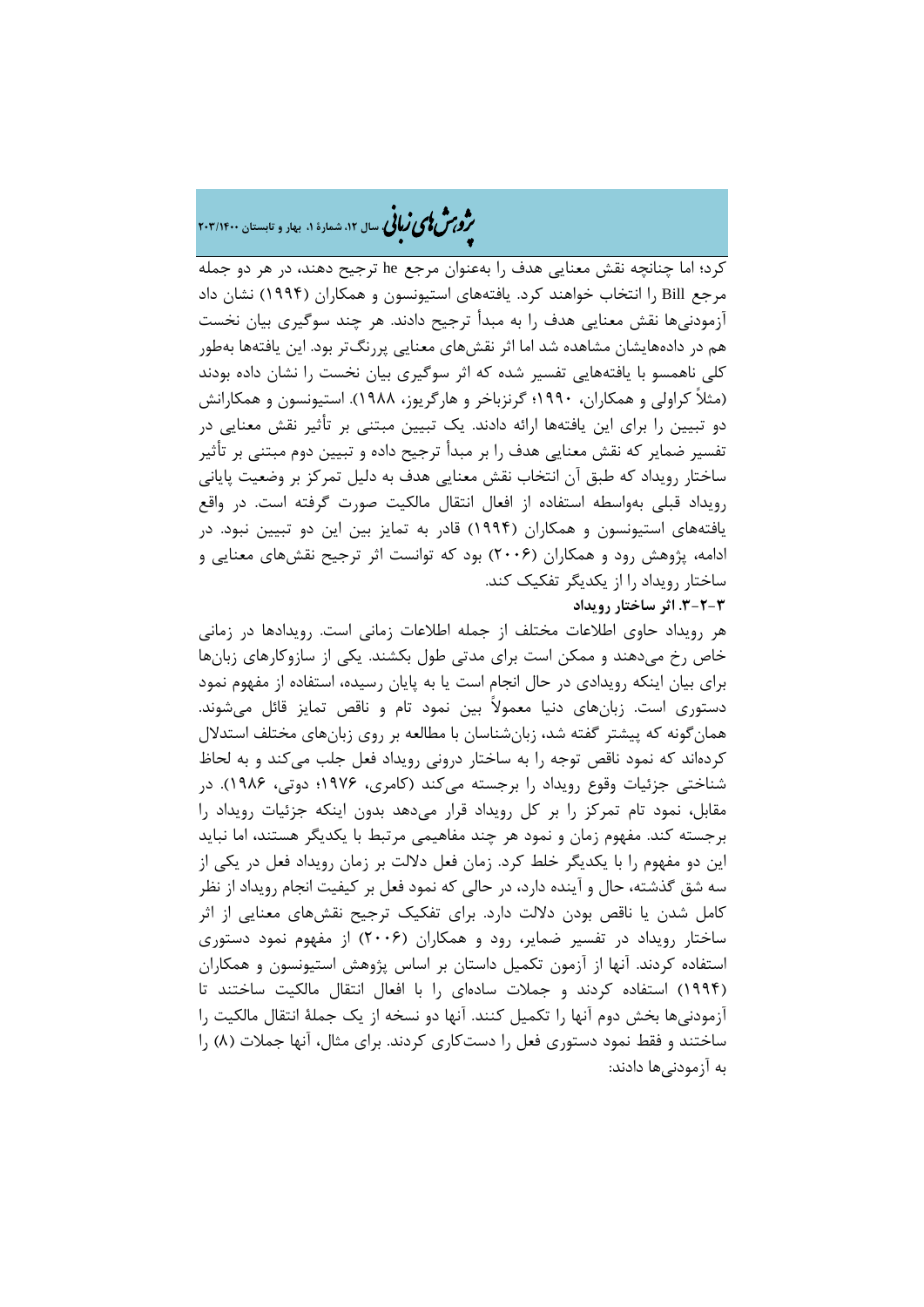8. A) John handed a book to Bob. He \_\_\_\_\_\_\_ (تام نمود( [جان کتاب را به باب داد. او \_\_\_\_\_\_] B) John was handing a book to Bob. He  $\qquad \qquad$ (نمود ناقص) [جان کتاب را به باب میداد. او\_\_\_\_\_\_]

چنانچه تفسیر ضمیر he تحت تأثیر نقش معنایی هدف قرار گیرد، در هر دو جمله، Bob با ضمیر he هم مرجع تفسیر خواهد شد؛ اما چنانچه تفسیر ضمیر he تحت تأثیر ساختار رویداد واقع شود، تغییر نمود دستوري تفاوت معنیداري در هم مرجعی he با نقش معنایی هدف یا مبدأ پدید خواهد آورد. یافتههاي رود و همکاران (2006) این پیشبینی دوم را تأیید کرد. در واقع، تفسیر ضمیر مبهم در جملاتی که داراي نمود تام بود بیش از جملاتی که داراي نمود ناقص بود معطوف به هدف قرار گرفت. **.3-3 روابط گفتمانی**

رود (2008) به نقل از کلر (2002) اظهار میدارد که انواع مختلف استراتژيهاي تفسیر ضمایر که در مطالعات روانشناسی زبان به آنها اشاره شده است، بهصورت گسترده تحت تأثیر فرایند ایجاد پیوستگی در گفتمان هستند. وي روابط پیوستگی را بر اساس دستهبندي هابز (1990) به سه دسته تقسیم میکند: رابطۀ علت و معلولی، رابطۀ شباهت و رابطۀ وابستگی. رود در ادامه بر اساس مدل پیوستگی کلر، شش رابطۀ پیوستگی گفتمان را که زیرمجموعۀ روابط گفتمانی هابز است، معرفی میکند. با توجه به اینکه در پژوهش حاضر نیز از این روابط استفاده خواهیم کرد، در ادامه معرفی و توصیف این رابطهها به نقل از رود (2008) ارائه خواهد شد.

**.1-3-3 رابطۀ توضیحی** (Explanation(

رابطۀ توضیحی اولین رابطۀ زیرمجموعۀ علت و معلولی به شمار میرود. در این رابطه، جمله بعدي بهعنوان توضیح و تفسیري براي جمله قبل در نظر گرفته میشود (جملۀ 9). جملات داراي رابطۀ توضیحی را میتوان با واژههاي ربطی مانند «زیرا» به هم مرتبط کرد.

9) Matt passed a Sandwich to David. He didn't want David to Starve. [مت ساندویچ را به دیوید داد. او نمیخواست که دیوید از گرسنگی بمیرد.]

**.2-3-3 رابطۀ نتیجه** (Result( در این رابطۀ گفتمانی که با واژههاي ربطی مانند «بنابراین، در نتیجه، پس» ارتباط جملات برقرار میشود، جملۀ دوم اثر و نتیجۀ جملۀ قبل است. به این معنی که علت در جمله اول و اثر و معلول در جملۀ دوم نمود پیدا میکند. این رابطه دومین رابطۀ زیرمجموعۀ رابطۀ علت و معلول به شمار میرود (مثال 10).

10)Matt Passed a Sandwich to David. He said thanks. [مت ساندویچ را به دیوید داد. او تشکر کرد.]

**.3-3-3 رابطۀ انتظارات نقضشده** (Expectation-Violated(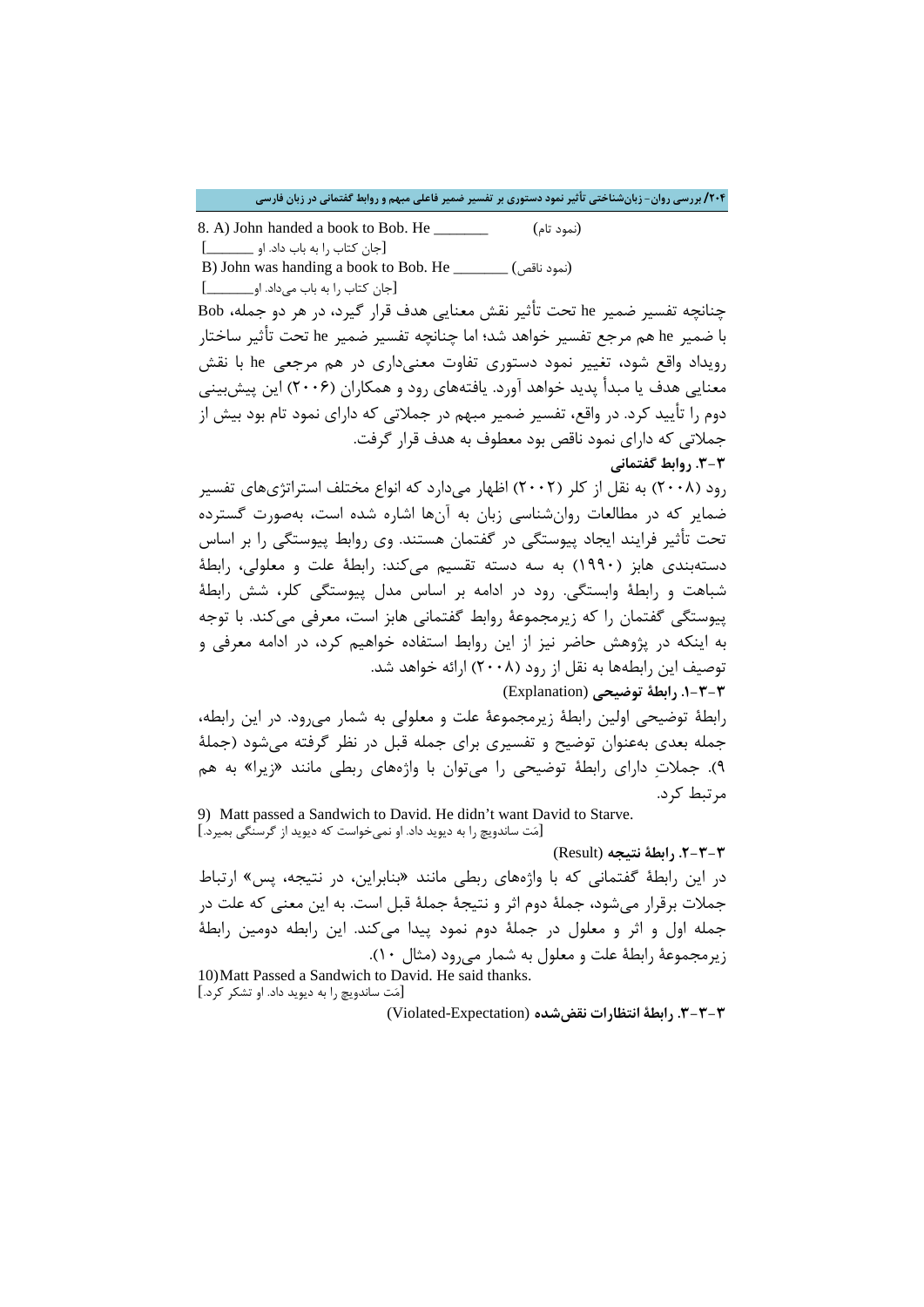�ی زبا **، سال ،12 شمارة ،1 بهار و تابستان 205/1400** � �و ی �ش

آخرین زیرمجموعۀ رابطۀ علت و معلول، رابطهاي است که در آن تقابل یک رویداد با رویداد مورد انتظار رخ میدهد (مثال 11). در این رابطه از واژههاي ربطی مثل «اما با این حال، با این وجود» استفاده میشود. 11)Matt Passed a Sandwich to David. He wanted it for himself though. [مت ساندویچ را به دیوید داد. هرچند او آن را براي خودش میخواست.] **.4-3-3 رابطۀ موازي** (Parallel( این رابطه از دستۀ روابط شباهت است. در این رابطه مجموعهاي از خصایص مشترك یا متضاد بین پارهگفتارها موجب ارتباط جملات میشود (مثال 12). در این رابطه ربطدهندههایی چون واژة «همچنین» استفاده میشود. 12)Matt Passed a Sandwich to David. He passed him an apple too. [مت ساندویچ را به دیوید داد. او یک سیب هم به او داد.] **.5-3-3 رابطۀ جزئیات** (Elaboration( این رابطه نیز همچون رابطۀ موازي در دستۀ روابط شباهت از دستهبندي هابز است. در این رابطه عناصري از جملۀ اول با عناصر جملههاي بعدي رابطۀ کاملاً یکسان و مشابه دارند و شرح و جزئیات بیشتري براي رویداد جملۀ اول آورده میشود. 13)Matt Passed a Sandwich to David. He did so carefully. [مت ساندویچ را به دیوید داد. او خیلی با احتیاط این کار را کرد.] **.6-3-3 رابطۀ پسآیند** (Occasion( در این رابطۀ گفتمانی توالی رویدادها دیدهشده و از واژههاي ربطدهندهاي چون «بعد» و «و» استفاده میشود. در این رابطه به نظر میرسد که وضعیت نهایی رویداد اول، وضعیت ابتدایی رویداد دوم تلقی میشود. 14)Matt Passed a Sandwich to David. He ate it up.

[مت ساندویچ را به دیوید داد. او آن را خورد.]

در مدل روابط پیوستگی گفتمان که توسط رود مطرح شد، فرض میشود که عناصر و نشانههاي زبانی دریافتشده توسط مخاطب منجر به شکلگیري روابط گفتمانی شده و انتظارات کلیتر را در مورد روند و مسیر گفتمان ایجاد میکند. در این پژوهش نیز نوع روابط گفتمانی تولیدشده توسط آزمودنیها در نمودهاي مختلف مورد بررسی قرار گرفته است.

### **.4 روش پژوهش**

در این پژوهش، براي بررسی تأثیر نمود فعل بر برجستگی مبدأ یا هدف و شیوة مرجعیابی ضمایر مبهم، از آزمون تکمیل داستان استفاده شد. دادهها پس از جمعآوري، با استفاده از آزمون مجذور کای  $(\chi^2)$  مورد تجزیهوتحلیل قرار گرفتند. پرسشنامهای شامل 18 جملۀ اصلی و 20 جملۀ انحرافی تهیه شد. جملات اصلی، شامل افعالی با معناي انتقال مالکیت بودند. با توجه به اینکه نقطۀ پایان رویداد نقش مهمی در بررسی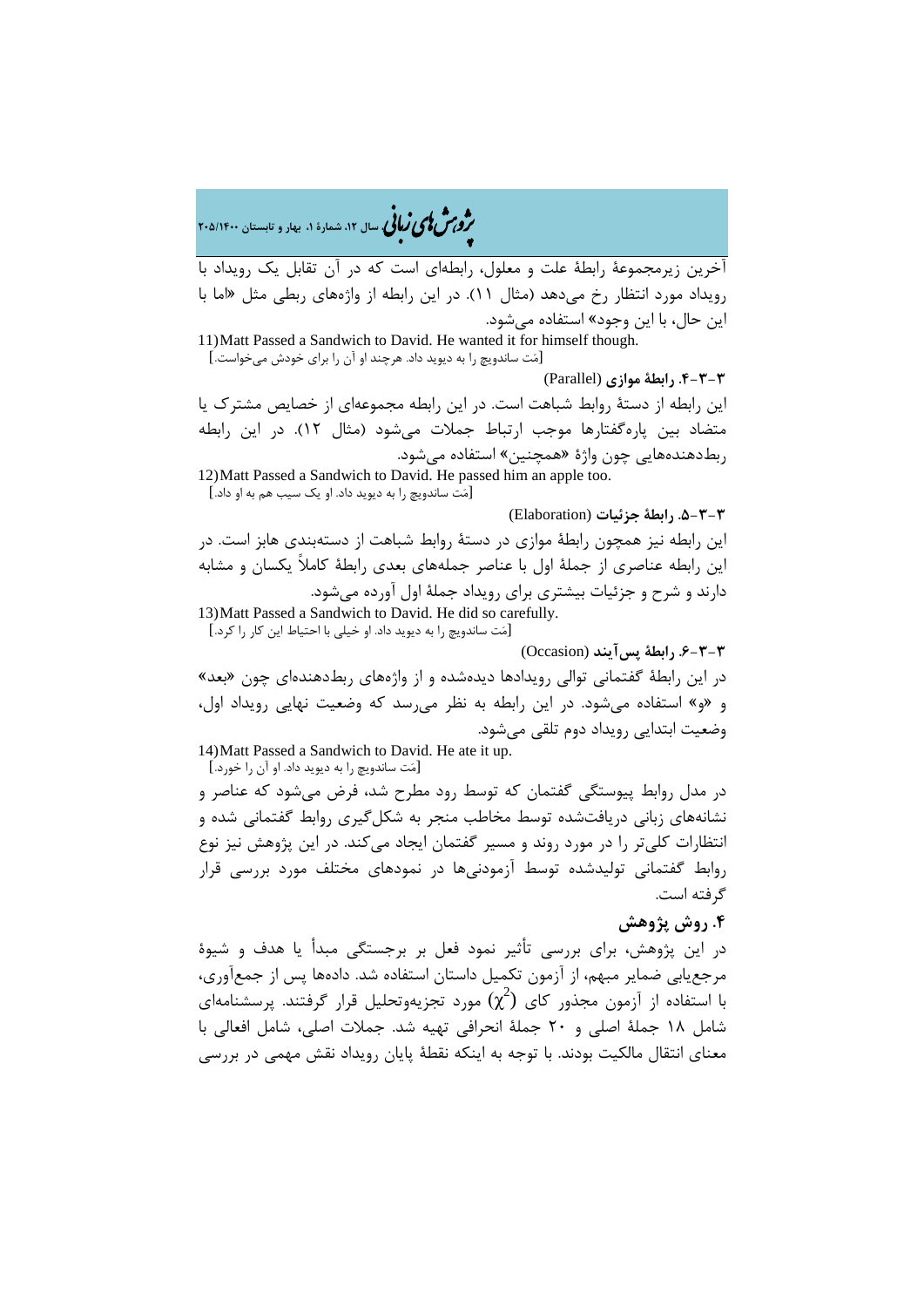**/206 بررسی روان- زبانشناختی تأثیر نمود دستوري بر تفسیر ضمیر فاعلی مبهم و روابط گفتمانی در زبان فارسی**

پرسش اصلی این پژوهش دارد، از فعلهاي با مفهوم انتقال مالکیت استفاده شد؛ زیرا این گونه افعال میتوانند انتخاب مرجع از میان «مبدأ» یا «هدف» را نشان دهند که این امر نشاندهندة تمرکز بر نقطۀ پایان یا جزئیات رویداد خواهد بود. بر اساس فرضیۀ ساختار رویداد، نمودهاي تام و ناقص به ترتیب هدف و مبدأ رویداد را برجسته خواهند کرد. همچنین در جملاتی که مبدأ و هدف هممکان ٰ نیستند و احتمال انتقال مالکیت تضمینشده نیست، هدف کمتر برجسته خواهد بود؛ اما در فرضیۀ نقش معنایی، ترجیح هدف یا مبدأ یکسان در نظر گرفتهشده و بین دستهبنديهاي مختلف فعل از منظر معنایی و غیره تمایزي وجود ندارد. همچنین در بررسی فرضیۀ برجستگی فاعل یا اثر بیان نخست، استفاده از افعال با ساختار «مبدأ – هدف» امکان بررسی میزان ارجاع به هدف را که در جایگاه فاعل قرار نگرفته فراهم میکند. در انتخاب اسامی (مبدأ و هدف) با توجه به خنثی بودن جنسیت ضمیر فاعلی سوم شخص در زبان فارسی، اسمها از هر دو جنسیت انتخاب شدند. اسامی با جنسیتهاي متفاوت به تعداد یکسان انتخاب شدند و در جایگاه مبدأ یا هدف نیز به صورت یکسان قرار گرفتند. در این پژوهش براي بررسی اثرگذاري معنایی فعلهاي استفادهشده در جملات اصلی، فعلها بر اساس رود و همکاران (2006) از دو منظر هممکان بودن یا نبودن مبدأ و هدف و همچنین تضمین انتقال مالکیت به سه دسته تقسیم شدند:

.1 فعلهایی که در آنها عمل انتقال مالکیت موفقیتآمیز بوده و هر دو موضوع فعل (مبدأ و هدف) هممکان هستند. (*آوردن، دادن*)

۲. فعلهایی که دارای تضمین انتقال مالکیت نیستند اما مبدأ و هدف هممکان هستند. (*انداختن، غلتاندن*) .3 فعلهایی که داراي تضمین انتقال مالکیت نیستند و موضوعهاي فعل هممکان نیستند. (مخابره کردن، فاکس کردن، ارسال کردن، پست کردن)

در جملههاي انحرافی، فعلها لزوماً با مفهوم انتقال مالکیت انتخاب نشدند و در این جملهها نیز همانند جملههاي اصلی، جایگاه نحوي فاعل و مفعول در نظر گرفته شد. دلیل استفاده از جملات انحرافی در این پژوهش، پنهان داشتن جملههاي اصلی و جلوگیري از لو رفتن اهداف پژوهش نزد آزمودنی بود. براي موازنۀ سؤالات و جلوگیري از مشاهدة یک جملۀ واحد در نمودهاي مختلف، سه مدل پرسشنامه (الف، ب و ج) طراحی شد بهطوري که در هر نسخه از پرسشنامه، هر فعل فقط یکبار و با نمود متفاوت استفاده شد. در هر پرسشنامه، 6 جمله با نمود تام، 6 جمله با نمود ناقص و 6 جمله با نمود ناقص استمراري گنجانده شدند و توزیع آنها در هر کدام از سه دستۀ فعلی طبق طرح مربع لاتین انجام شد. جایگاه مبدأ و هدف در تمام جملهها یکسان بود و فقط نمود فعل تغییر میکرد. جملههاي اصلی در بند دوم با ضمیر مبهم «او» آغاز میشد و از آزمودنی خواسته میشد با توجه به بازنمایی ذهنی خویش از رویداد، ادامۀ

 $\overline{\phantom{a}}$ 

<span id="page-13-0"></span>1. co-located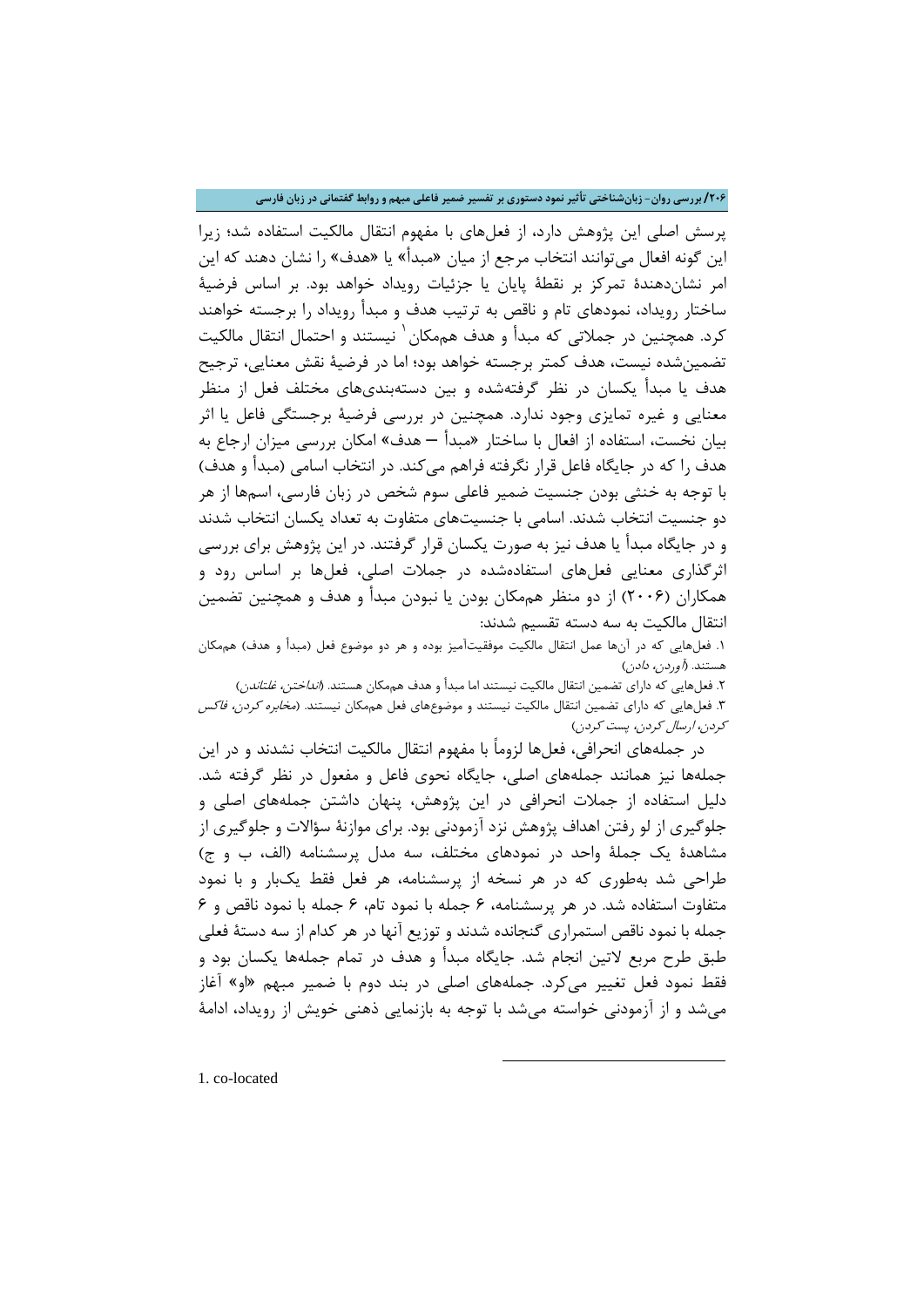�ی زبا **، سال ،12 شمارة ،1 بهار و تابستان 207/1400** � �و ی �ش

جمله را کامل کنند. تکمیل جملۀ دوم مستلزم این امر بود که آزمودنیها دربارة مرجع ضمیر مبهم «او» که هم میتواند به مبدأ و هم به هدف ارجاع دهد، تصمیم بگیرند. نمونهاي از جملههاي استفادهشده در آزمون در زیر مشاهده میشود که در آنها «مهدي» به عنوان مبدأ و «مهیار» بهعنوان هدف رویداد آمده است: **نمود تام:** مهدي آچار را براي مهیار انداخت. او ... **نمود ناقص:** مهدي آچار را براي مهیار میانداخت. او ... **نمود ناقص استمراري:** مهدي داشت آچار را براي مهیار میانداخت. او ...

از هر دستهبندي فعل، 6 فعل انتخاب شد و جمعاً 18 فعل در آزمون استفاده شد. در جملههاي انحرافی فعلها لزوماً مفهوم انتقال مالکیت نداشته و از فعلهاي لازم و متعدي با نمود تام و ناقص استفاده شد. در بند دوم جملههاي انحرافی لزوماً از ضمیر استفاده نشد، بلکه از واژههاي ربطی یا قیدها استفاده شد تا ضربآهنگ آزمون از حالت یکنواخت خارج شود. جملههاي اصلی و انحرافی بهصورت پراکنده در پرسشنامه توزیع شده و از هر نسخه پرسشنامه تعداد 25 عدد و در مجموع 75 عدد پرسشنامه براي تحلیل جمعآوري شد. از آزمودنیها خواسته شد هر پرسش را بهصورت جداگانه در نظر بگیرند و رویداد هر جمله را با جملههاي قبل و بعدش مرتبط نکنند. در این پژوهش همچنین رابطۀ نمود دستوري و انتخاب نوع پیوستگی گفتمانی از سوي آزمودنیها بررسی شد. نوع رابطۀ پیوستگی انتخابشده بین دو جمله میتواند نشانگر بازنمایی ذهنی آن جمله باشد. هنگامیکه رویدادي کامل شده و داراي نقطه پایان است، پیشبینی میشود که رویداد مورد انتظار، این سؤال است که بعد چه شد؟ مثلاً جملۀ زیر:

15) فرنگیس کتاب را به جمشید هدیه داد. او کتاب را گرفت و از فرنگیس تشکر کرد. از سوي دیگر در رویدادي که در حال انجام است، رویداد مورد انتظارِ بعدي رویدادي است که علت، توضیح یا تفسیر رویداد قبل باشد. مثلاً در جمله: 16) فرنگیس داشت کتاب را به جمشید هدیه میداد. او میخواست جمشید هم آن کتاب را بخواند.

بنابراین در مرحلۀ بعد، روابط پیوستگی گفتمان مورد بررسی قرار گرفت. با توجه به اینکه آزمودنی هنگام نوشتن ادامۀ جمله، بازنمایی ذهنی از رویداد ارائهشده در جملۀ قبل را خواهد ساخت و با توجه به اینکه انتخاب رابطۀ گفتمانی به عهدة آزمودنی بود، در جملهها از واژههاي ربطی مانند (پس، چون، بنابراین، که، و غیره) استفاده نشد تا انتخاب رابطهها تأثیرگرفته از عوامل دیگر درون جمله بهویژه نمود فعل باشد. آزمودنیهاي پژوهش 75 نفر فارسیزبان با تحصیلات بالاي دیپلم بودند که از این تعداد 27 نفر زن و 48 نفر مرد بودند. بازة سنی آزمودنیها بین 20 تا 55 سال بود. آزمودنیها در محیطی آرام و بهصورت نشسته پرسشنامه را پر کردند. قبل از شروع آزمون،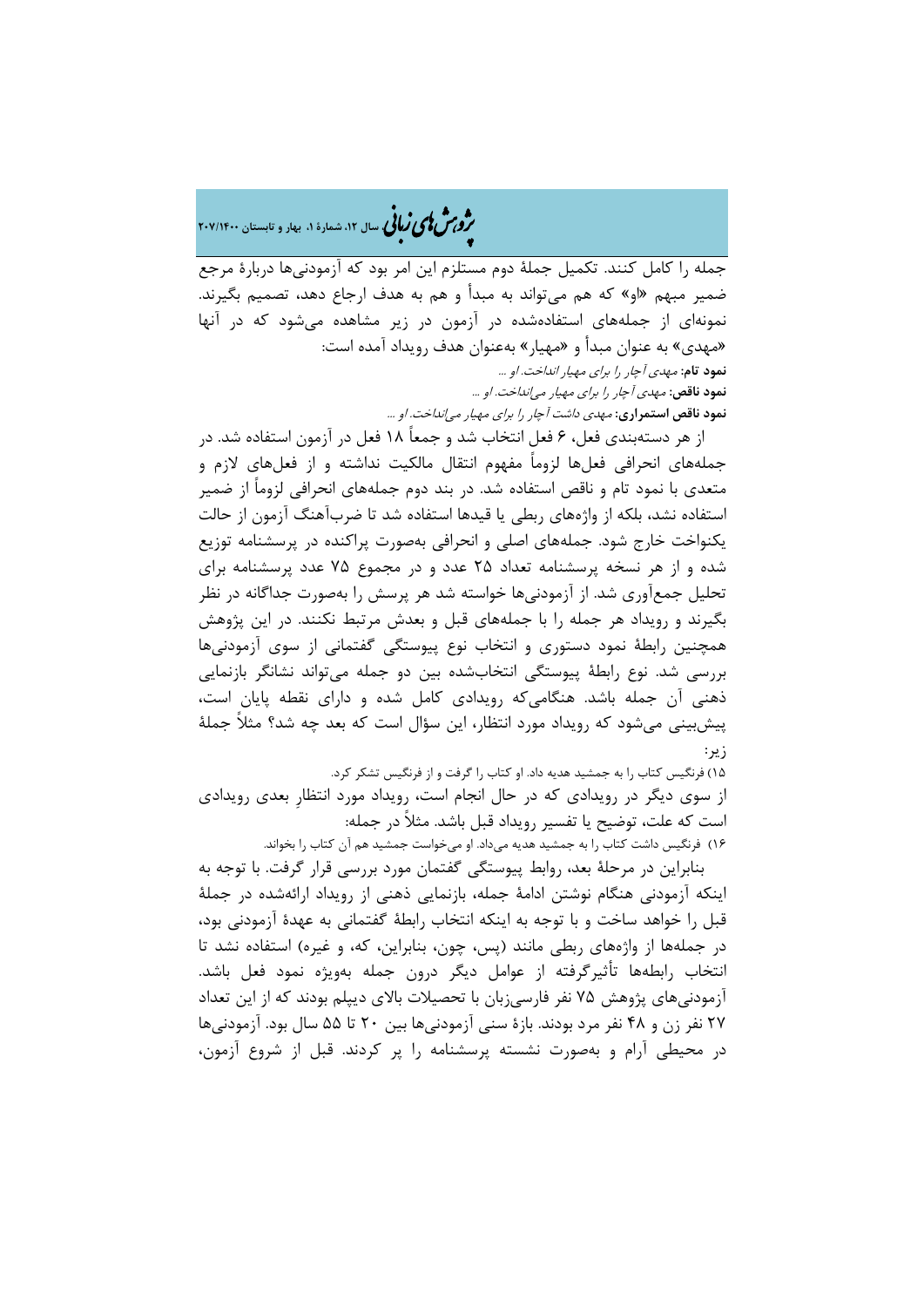**/208 بررسی روان- زبانشناختی تأثیر نمود دستوري بر تفسیر ضمیر فاعلی مبهم و روابط گفتمانی در زبان فارسی**

آزمودنیها اطلاعات فردي خود (نظیر سن، تحصیلات، جنسیت) را در صفحۀ اول پرسشنامه نوشتند و توضیحات لازم در مورد آزمون را خواندند. در توضیحات به آزمودنیها گفته شد که پس از خواندن هر جمله، طبیعیترین جملهاي که به ذهنشان میآید را براي تکمیل بخش دوم هر جمله ارائه دهند. در حین آزمایش درصورتی که آزمودنی توجه لازم و کافی به آزمون را نداشت و یا پاسخ غیرمرتبط به سؤالها میداد از آزمون حذف و فرد دیگري جایگزین میشد. پس از پایان هر آزمون، تعداد ارجاع به مبدأ یا هدف در هر پرسشنامه شمارش و یادداشت شد. براي جلوگیري از بروز ابهامات احتمالی در تشخیص ارجاع ضمایر به هدف یا مبدأ، در انتهاي آزمون و پس از بررسی اولیۀ پرسشنامه از آزمودنیها خواسته شد تا مرجع ضمیر مبهم را در جملههاي داراي ابهام، مشخص کنند. در نهایت، میزان ارجاع به مبدأ و هدف در نمود تام، ناقص و ناقص استمراري شمارش و مقایسه شد.

## **.4 تجزیهوتحلیل دادهها**

پس از گردآوري و یکپارچهسازي دادهها، فراوانی میزان ارجاعات ضمیر به مبدأ یا هدف شمرده شدند. نتایج نشان داد در نمود تام فعل و با توجه به تمرکز بر نقطه پایان رویداد، تعداد ارجاع به هدف در مقایسه با نمود ناقص و ناقص استمراري، بیشتر رخ داده است. در جملههاي داراي نمود ناقص و ناقص استمراري، با توجه به تمرکز بیشتر بر جزئیات رویداد، تعداد ارجاع به مبدأ بیشتر بوده است. در نمونههاي زیر شیوة تکمیل بخش دوم جملات توسط آزمودنیها مشاهده میشود:

17) آقاي احمدي اخطاریه را به خانم رجبی ابلاغ کرد. او اخطاریه را گرفت. (نمود تام)

۱۸) <u>آقاي احمدي</u> داشت اخطاريه را به خانم رجبي ابلاغ ميكرد. ا<u>و</u> مأمور پست بود. (نمود ناقص استمراري) با توجه به نمودار ۱، ۴۱٪ ارجاع به هدف در نمود تام، ۳۱٪ در نمود ناقص و ۲۲٪ در نمود ناقص استمراري صورت گرفته است. این درحالی است که ارجاع به مبدأ در

نمود ناقص استمراري به میزان ۷۸٪، در نمود ناقص ۶۹٪ و در نمود تام به میزان ۵۹٪ است. آزمون مجذور کاي نشان داد که رابطه معنیداري بین نمود دستوري فعل و .00001=*p* 37.4926,)=2( (. <sup>2</sup> انتخاب مبدأ/ هدف وجود دارد ( χ



نمودار ١. مقایسه کلی تأثیر نمود فعل بر انتخاب هدف و مبدأ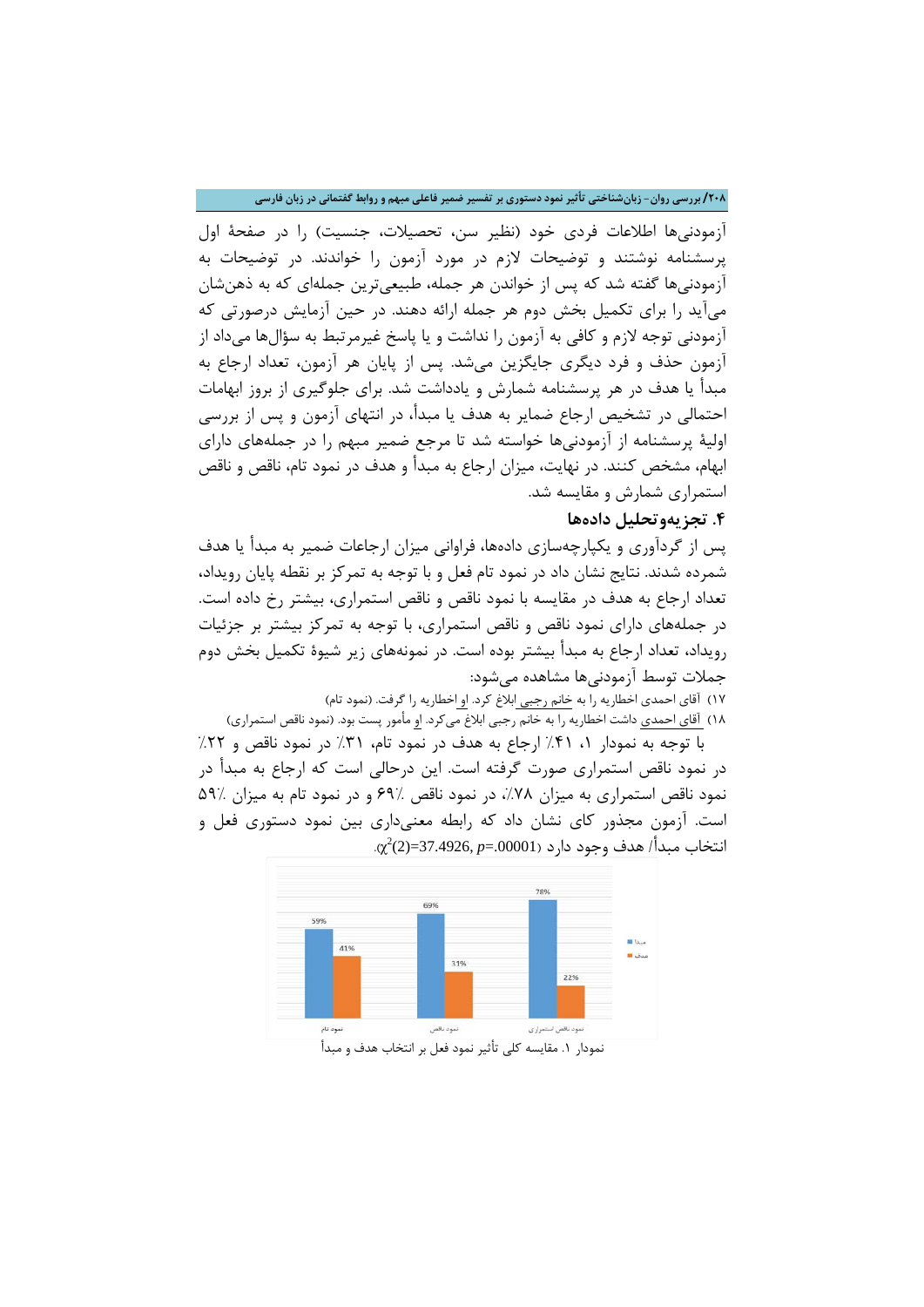## �ی زبا **، سال ،12 شمارة ،1 بهار و تابستان 209/1400** � �و ی �ش

شواهد ارائهشده در زبان فارسی تائید میکنند که نمود دستوري بر برجستگی هدف بهعنوان مرجع ضمیر مؤثر بوده و رابطۀ معنیدار بین نمود تام و انتخاب هدف دیده می- شود. در مقابل، نمود دستوري ناقص استمراري با تأکید بیشتر بر ساختار درونی رویداد و ارائۀ اطلاعات بیشتر از جزئیات رویداد منجر به برجستگی کمتر هدف شده است. مقایسات چندگانه (جدول 1) نشان میدهد که رابطۀ نمود و ارجاع به مبدأ/هدف در همۀ مقایسههاي دوبهدو معنیدار بوده است.

| جدول ١. مقايسات چندگانه آزمون مجذور كاي بدون دستهبندي افعال با اعمال تصحيح بونفروني |                                    |                    |  |
|-------------------------------------------------------------------------------------|------------------------------------|--------------------|--|
| معنیداری در سطح ۱۰۱۶۶+۰ =α (تصحیح بونفرونی)                                         |                                    | مقايسات چندگانه    |  |
|                                                                                     | $. -$                              | تام–ناقص           |  |
|                                                                                     | $\cdot$ / $\cdot$ $\cdot$ $\cdot$  | تام-ناقص استمراري  |  |
| ∗                                                                                   | $\cdot$ / $\cdot$ , $\mathbf{r}$ . | ناقص-ناقص استمراري |  |

**.1-5 افعال دستۀ اول: مبدأ و هدف هممکان – تضمین انتقال مالکیت** 

در این بخش پرسش این است که آیا معناي واژگانی فعل در تضمین قطعی انتقال مالکیت و هممکان بودن موضوعهاي فعل در انتخاب هدف تأثیرگذار است؟ همانطور که در نمودار 2 مشاهده میشود در نمود تام، انتخاب مبدأ و هدف با درصد نزدیک به هم (%51 مبدأ و %49 هدف) صورت گرفته است. با این حال در نمود ناقص و نمود ناقص استمراري انتخاب هدف با درصدهاي کمتر (%32 در نمود ناقص و %29 در نمود ناقص استمراري) و با اختلاف نسبت به نمود تام رخ داده است. همچنین ارجاع به مبدأ در نمودهاي ناقص و ناقص استمراري افزایش یافته است. از آزمون مجذور کاي براي بررسی معنیدار بودن این تفاوت استفاده شد که نشاندهندة تأثیر معنیدار نمود بر (.000301=*p* 16.2172,)=2 (. <sup>2</sup> انتخاب مبدأ/هدف در دستههاي معنایی مختلف فعل بود χ(



نمودار .2 تأثیر نمود فعل بر اساس افعال دستۀ اول (مبدأ و هدف هممکان-تضمین انتقال مالکیت) با توجه به نمودار ۲، میزان بالای ارجاع به مبدأ را میتوان اینگونه تفسیر کرد که مبدأ بهطور کلی در مقایسه با هدف داراي برجستگی بسیار بالایی بوده است. همچنین به نظر میرسد در نمود تام، تضمین انتقال مالکیت و هممکان بودن مبدأ و هدف در جملههایی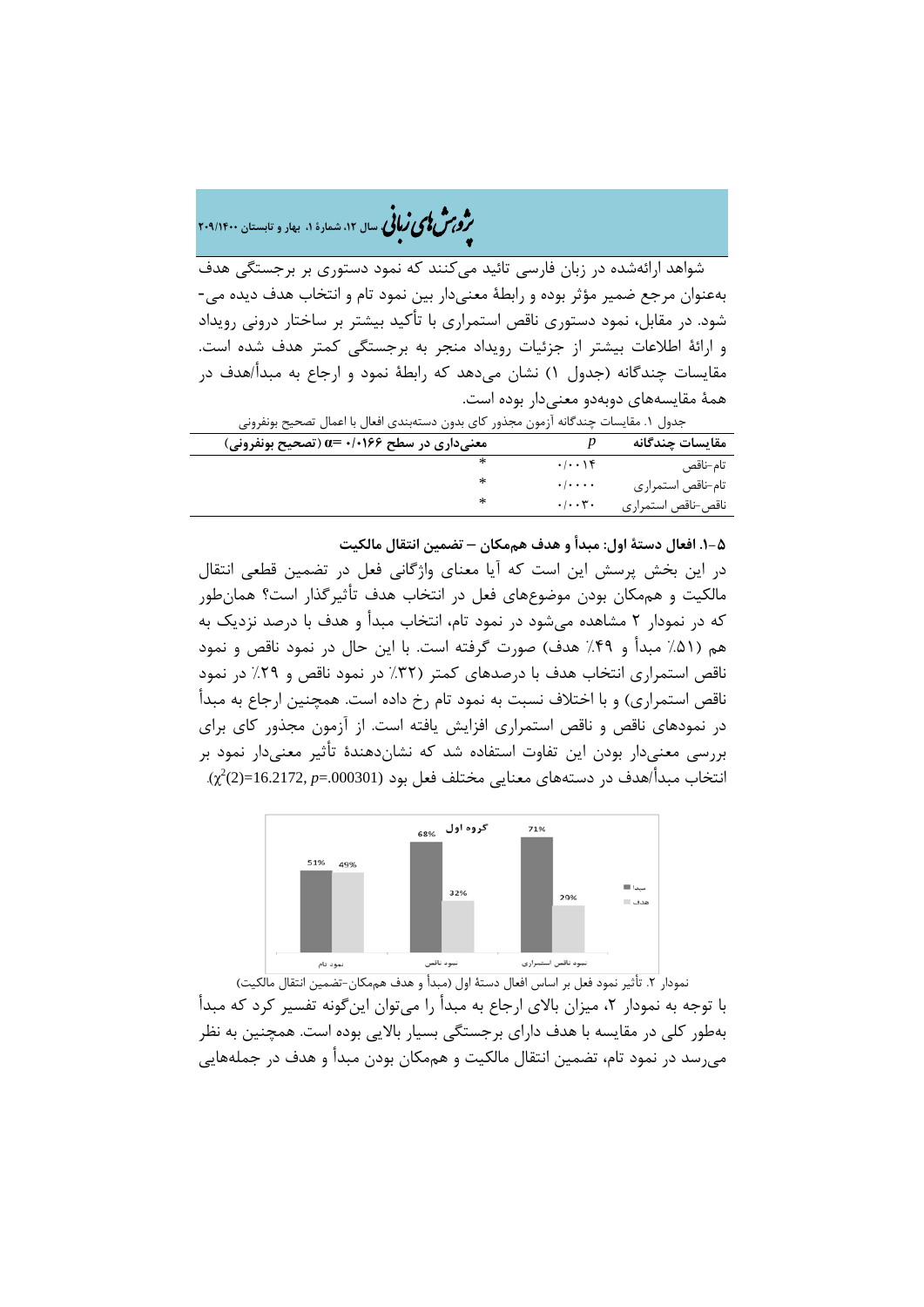نظیر جملات (19) و (20) منجر به اثرگذاري بیشتر نمود تام شده و میزان ارجاع به هدف را بیشتر کرده است.

19) الهام سبد مواد غذایی را به احمد تحویل داد. او تشکر کرد.

20) الهام سبد مواد غذایی را به احمد تحویل داد. او هر کدام از مواد غذایی را در جاي خودش گذاشت. با توجه به جدول 2 که نتایج حاصل از مقایسات چندگانۀ آزمون مجذور کاي در افعال دستۀ اول را نشان میدهد، میزان ارجاع به مبدأ/هدف در مقایسۀ بین نمود تام و نمودهاي ناقص معنیدار بوده اما بین نمود ناقص و ناقص استمراري معنیدار نبوده است.

جدول ٢. مقایسات چندگانه آزمون مجذور کای افعال دسته اول با اعمال تصحیح بونفرونی

| معنیداری در سطح ۱٬۰۱۶۶ =α (تصحیح بونفرونی) |                                           | مقايسات چندگانه    |
|--------------------------------------------|-------------------------------------------|--------------------|
|                                            | .1.19                                     | تام–ناقص           |
| ∗                                          | $\cdot$ / $\cdot$ $\cdot$ $\cdot$ $\cdot$ | تام-ناقص استمراري  |
|                                            | .70117                                    | ناقص-ناقص استمراري |

**.2-5 افعال دستۀ دوم: مبدأ و هدف هممکان – عدم تضمین انتقال مالکیت** 

دادههاي بهدستآمده در گروه دوم در نمودار 3 ارائه شده است. نتایج شمارش دادهها در این گروه در مقایسه با گروه اول نشاندهندة کمتر شدن میزان برجستگی هدف نسبت به مبدأ است. همانطور که مشاهده میشود، ارجاع به هدف در نمود تام به 47% کاهش پیدا کرده است. همچنین در نمود ناقص و ناقص استمراري نیز با کاهش ارجاع به هدف مواجه هستیم که به نظر میرسد در نمود ناقص استمراري معنیدار است. میزان ارجاع به هدف در نمود ناقص 43% و در ناقص استمراري 25% است. جملههاي زیر نمونهاي از جملات تکمیلشدة این گروه است:

> ۲۱) مهدي آچار را براي مهيار انداخت. ا<u>و</u> فکر نميکرد آچار به سر مهيار بخورد. 22) زهره جاروبرقی را به طرف منوچهر هل داد. او با ناراحتی از منوچهر خواست خانه را جارو بزند.



نمودار .3 تأثیر نمود فعل بر اساس افعال دستۀ دوم (مبدأ و هدف هممکان-عدم تضمین انتقال مالکیت)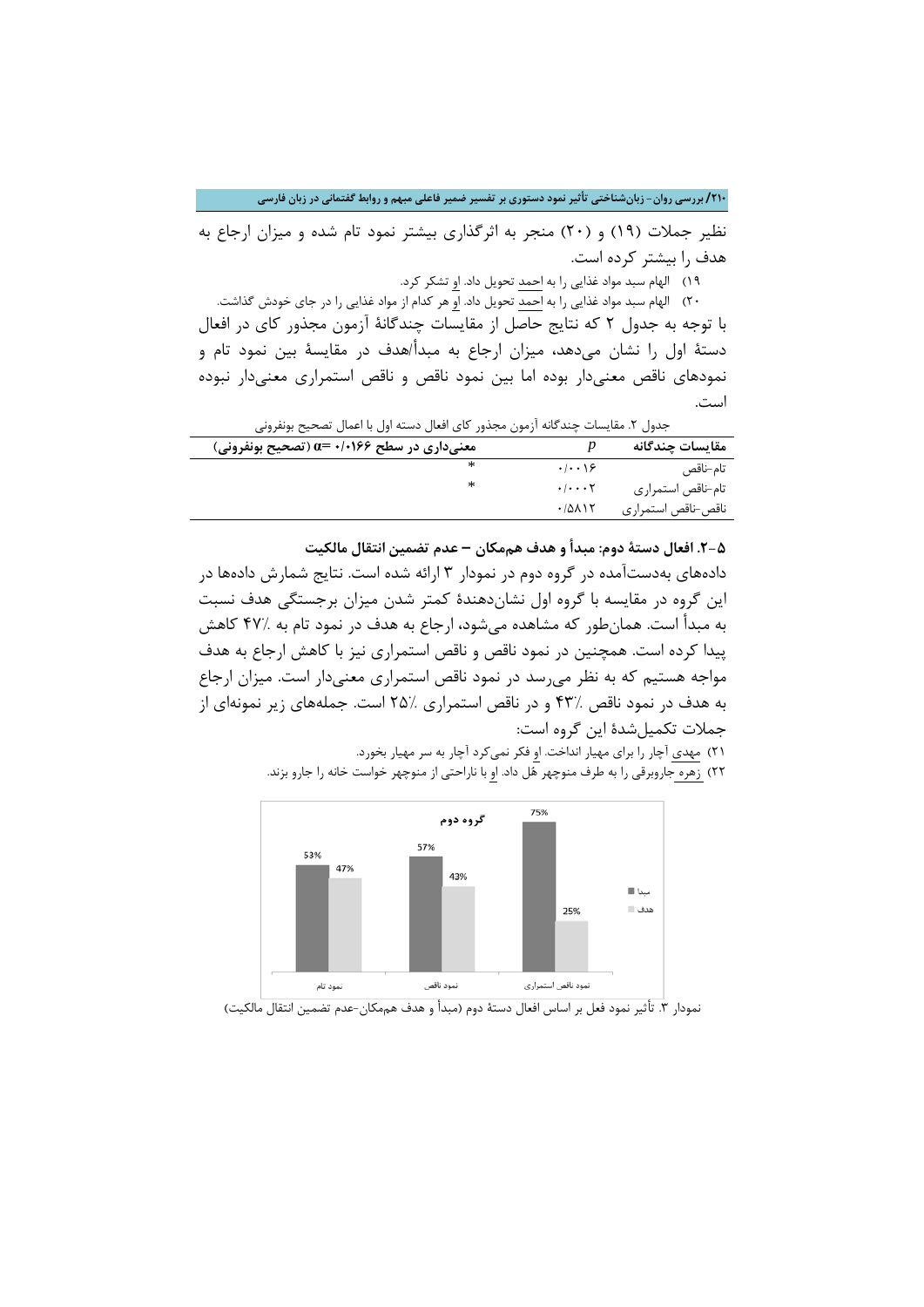�ی زبا **، سال ،12 شمارة ،1 بهار و تابستان 211/1400** � �و ی �ش

نتایج آزمون مجذور کاي در این گروه نیز نشان میدهد در گروه دوم از دستههاي  $\chi^2$ (2)=16.3376, معنای فعل، تأثیر نمود بر انتخاب مبدأ یا هدف معنیدار بوده است (.000283=*p*. همچنین مقایسات چندگانه در جدول 3 نشان میدهد تفاوت ارجاع به مبدأ/هدف فقط بین نمود تام و ناقص استمراري و نیز بین نمود ناقص و ناقص استمراري معنیدار بوده است.

| جدول ٣. مقايسات چندگانه ازمون مجذور كاي افعال دسته دوم با اعمال تصحيح بونفروني |                    |  |  |
|--------------------------------------------------------------------------------|--------------------|--|--|
|                                                                                | مقايسات چندگانه    |  |  |
| ۰/۴۸۵۹                                                                         | تام–ناقص           |  |  |
| $\cdot$ / $\cdot$ $\cdot$ \                                                    | تام-ناقص استمراري  |  |  |
| $\cdot$ / $\cdot$ \ $\Delta$                                                   | ناقص-ناقص استمراري |  |  |
|                                                                                |                    |  |  |

**.3-5 افعال دستۀ سوم: مبدأ و هدف غیرهممکان – عدم تضمین انتقال مالکیت** 

در گروه سوم جملههایی انتخابشده که در آنها معناي واژگانی فعل فاقد تضمین انتقال مالکیت بوده و مبدأ و هدف هممکان نبودند. همانطور که در نمودار 4 مـشاهده می- شود ارجاع به هدف در گروه سوم نسبت به گروه اول بهطور محسوسی کاهش یافته - است. در گروه سوم از افعال، ارجاع به هدف در نمود تام ۲۷٪، در نمود ناقص ۱۸٪ و در نمود ناقص استمراري %12 است. در مقایسه با هدف، نتایج نشان میدهد که انتخاب مبدأ نسبت به گروه اول افزایش داشته است و در نمود تام ۷۳٪، نمود ناقص ۸۲٪ و ناقص استمراري %88 ارجاع به مبدأ صورت گرفته است. آزمون مجذور کاي در مورد گروه سوم نیز تفاوت معنیدار تأثیر نمود فعل بر انتخاب هدف یا مبدأ را نشان میدهد  $(\chi^2(2)=10.6463, p=.004877)$ 



نمودار ۴. تأثیر نمود فعل بر اساس افعال دستۀ سوم (مبدأ و هدف غیرهممکان- عدم تضمین انتقال مالکیت) همچنین مقایسات چندگانه نمودهاي مختلف در افعال دستۀ سوم نشان میدهد که تفاوت انتخاب مبدأ/هدف فقط بین دو نمود تام و ناقص استمراري معنیدار بوده است (جدول 4).

جدول ۴. مقایسات چندگانه آزمون مجذور کای افعال دسته سوم با اعمال تصحیح بونفرونی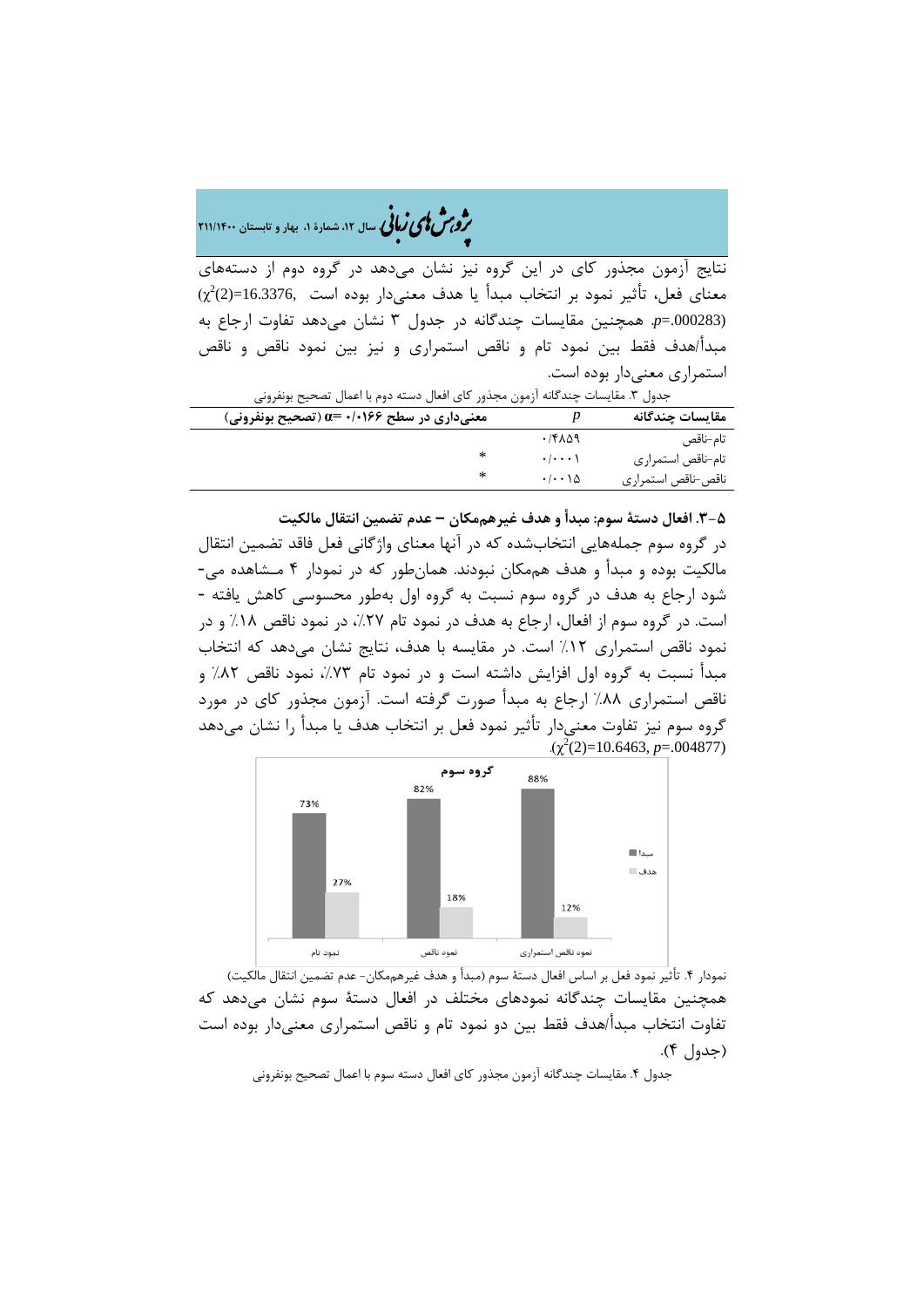**/212 بررسی روان- زبانشناختی تأثیر نمود دستوري بر تفسیر ضمیر فاعلی مبهم و روابط گفتمانی در زبان فارسی**

| معنیداری در سطح ۱۰۱۶۶+ =0 (تصحیح بونفرونی) |                                            | مقايسات چندگانه    |
|--------------------------------------------|--------------------------------------------|--------------------|
|                                            | $\cdot$ / $\cdot$ $\vee$ $\wedge$ $\wedge$ | تام–ناقص           |
| ∗                                          | $. -15$                                    | تام-ناقص استمراري  |
|                                            | ۱۱۴۵۶                                      | ناقص-ناقص استمراري |

مقایسۀ نتایج دستهبندي فعلها که در جدول 4 مشاهده میشود، نشان از آن دارد که ترجیح هدف بر اساس میزان تضمین انتقال مالکیت و هممکان بودن مبدأ و هدف بهطور محسوسی دچار کاهش شده و اثر نمود فعل را کمرنگتر کرده است. بهعنوان مثال، نمونههاي زیر نشان میدهند که هدف در جملات داراي نمود تام از برجستگی کمتري برخوردار بوده و مورد ارجاع واقع نشده است: 23) روزبه نامه را براي عذرا پست کرد. او هفتهاي یکبار این کار را انجام میداد.

24) روزبه نامه را براي عذار پست کرد. او میخواست از عذرا عذرخواهی کند. 25) الهه رزومه را براي زهرا فاکس کرد. او بهتازگی بیکار شده است.

در جمعبندي این بخش با توجه به دادههاي جداول 2 تا ،4 میتوان الگوهایی را در خصوص رابطۀ بین دستۀ معنایی فعل و معنیدار بودن مقایسۀ نمودهاي مختلف به دست داد. نخست اینکه به نظر میرسد بین تضمین انتقال مالکیت و ارجاع معنیدار به مبدأ/هدف در نمودهاي تام و ناقص رابطه وجود دارد. بهعبارت دیگر، تفاوت نمودهاي تام و ناقص زمانی معنیدار بوده که انتقال مالکیت تضمین شده است (به جدول 2 مراجعه شود). در واقع هنگامی که تضمین انتقال مالکیت از بین می رود، معنی داری بین نمود تام و ناقص هم از بین میرود. این یافته را شاید بتوان چنین تفسیر کرد که وقتی انتقال مالکیت یک شیء به هدف غیرقطعی میشود، آزمودنیها در تمرکز بر هدف در نمود تام ضعیفتر عمل میکنند و نتیجۀ انتخابشان از مبدأ/هدف، مشابه نمود ناقص میشود یا تفاوت معنیداري با نمود ناقص پیدا نمیکند. نکتۀ دوم اینکه در دستهبنديهاي مختلف فعل، تفاوت نمود تام و ناقص استمراري همواره معنیدار بوده است (به جداول 2 تا 4 مراجعه شود). در واقع به نظر میرسد نمود ناقص استمراري به دلیل فعالسازي بدون ابهام مفهوم استمرار در ذهن مخاطب قادر است توجه مخاطب را بهطور مؤثرتري به عنصر مبدأ معطوف و تمایز محسوسی را با نمود تام ایجاد کند. **.4-5 رابطۀ نمود فعل و روابط گفتمانی**

بررسی پرسشنامهها و نتایج بهدستآمده از آنها نشان داد که رابطههاي گفتمانی پسآیند، جزئیات و توضیحی بیشتر از بقیۀ رابطهها (رابطههاي نتیجه، موازي و انتظارات نقضشده) انتخاب شدهاند. با توجه به دادههاي نمودار 5 مشاهده میشود که آزمودنیها در مواجهه با جملههایی با نمود تام، رابطۀ گفتمانی پسآیند را بیشتر انتخاب کردهاند: 26) مهران پول را براي مهناز واریز کرد. او نیز بلافاصله بدهیهاي خود را تسویه کرد. 27) فرشاد توپ را به رامین پاس داد. او هم گل زد.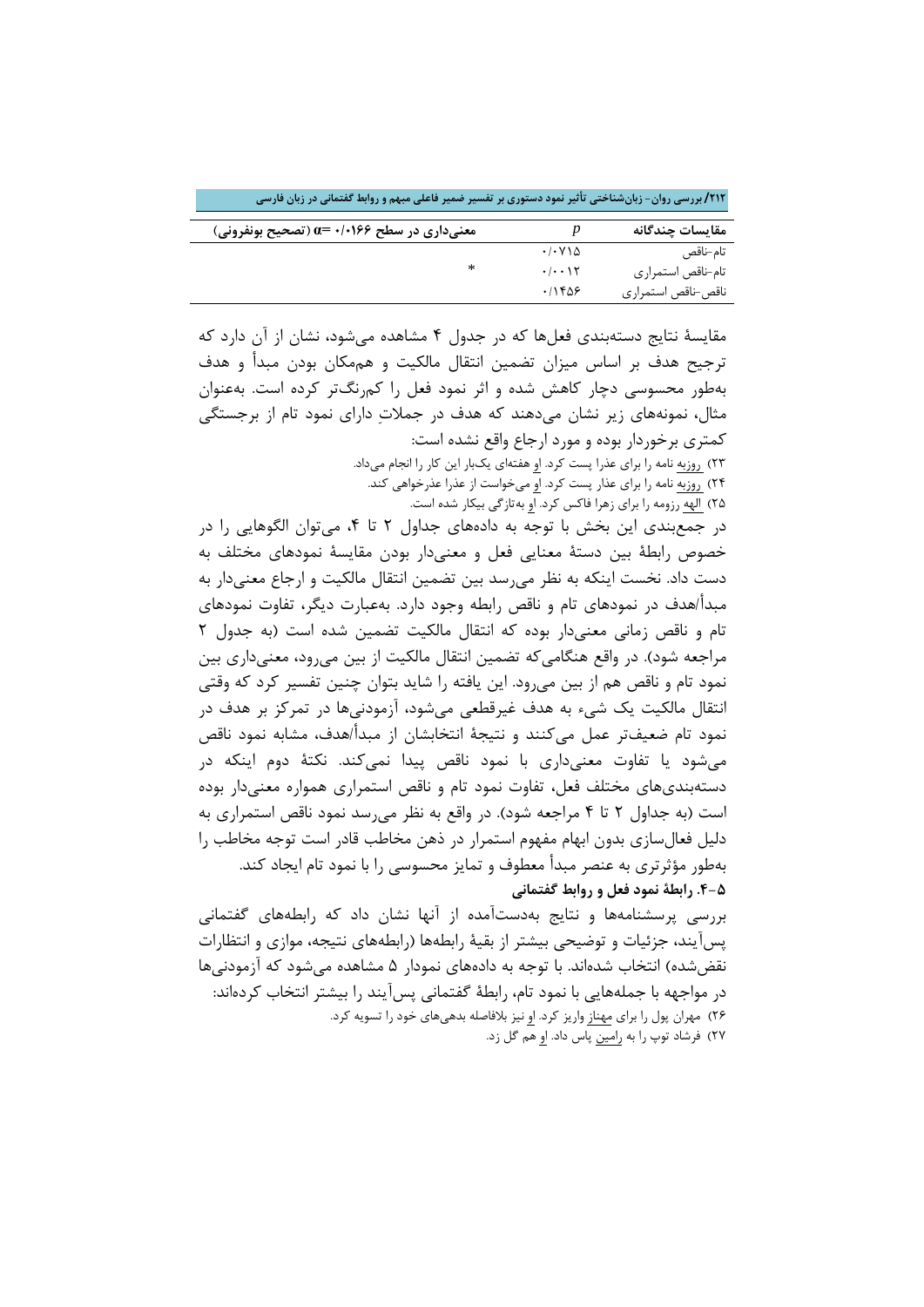�ی زبا **، سال ،12 شمارة ،1 بهار و تابستان 213/1400** � �و ی �ش

همچنین در جملههایی با نمود ناقص و ناقص استمراري که تمرکز بر جزئیات رویداد بیشتر است رابطه گفتمانی جزئیات و توضیحی که تمرکز بر جزئیات رویداد و شرح آن است، بیشتر انتخاب شده است: 28) بیژن داشت سبد گل را براي منیژه میفرستاد. او میدانست منیژه چه گلهایی دوست دارد. 29) لیلی کوزه را سمت امیرارسلان میغلتاند. او نمیتوانست خودش کوزه را بلند کند. براي بررسی ارتباط بین نمود فعل و انتخاب رابطۀ گفتمانی از آزمون مجذور کاي استفاده کردیم. نتایج بهدستآمده از آزمون مجذور کاي که فقط در سه رابطۀ پسآیند، جزئیات و توضیحی اعمال شد، نشان میدهد تفاوت در میزان روابط گفتمانی (.00001>*p* 77.1946,)=2 (. <sup>2</sup> انتخابشده در نمودهاي مختلف فعلی معنیدار بوده است χ( همچنین طبق جدول ۵، مقایسات چندگانه بین نمودهای تام، ناقص و ناقص استمراری نشان داد تفاوت در انتخاب روابط گفتمانی پسآیند، جزئیات و توضیحی در هر یک از نمودهاي سهگانه معنیدار بوده است.



نمودار .5 میزان استفاده از رابطههاي گفتمانی مختلف در نمودهاي تام، ناقص و ناقص استمراري

جدول ۵. مقایسات چندگانۀ آزمون مجذور کای روابط گفتمانی پسآیند، جزئیات و توضیحی با اعمال تصحیح بونفرونی

| معنیداری در سطح ۱٬۰۱۶۶+ =α (تصحیح بونفرونی) |                                        | مقايسات چندگانه    |
|---------------------------------------------|----------------------------------------|--------------------|
|                                             | $\langle \cdot   \cdots \cdot \rangle$ | تام–ناقص           |
|                                             | $\langle \cdot   \cdots \cdot \rangle$ | تام-ناقص استمراري  |
|                                             | $\cdot$ / $\cdot$ $\cdot$ 9            | ناقص-ناقص استمراري |

همانگونه که در نمودار 5 مشاهده میشود در نمود تام تمرکز بر نقطه پایان رویداد بیشتر است. درنتیجه و بنابر پیشبینیهاي صورتگرفته، رابطۀ گفتمانی پسآیند که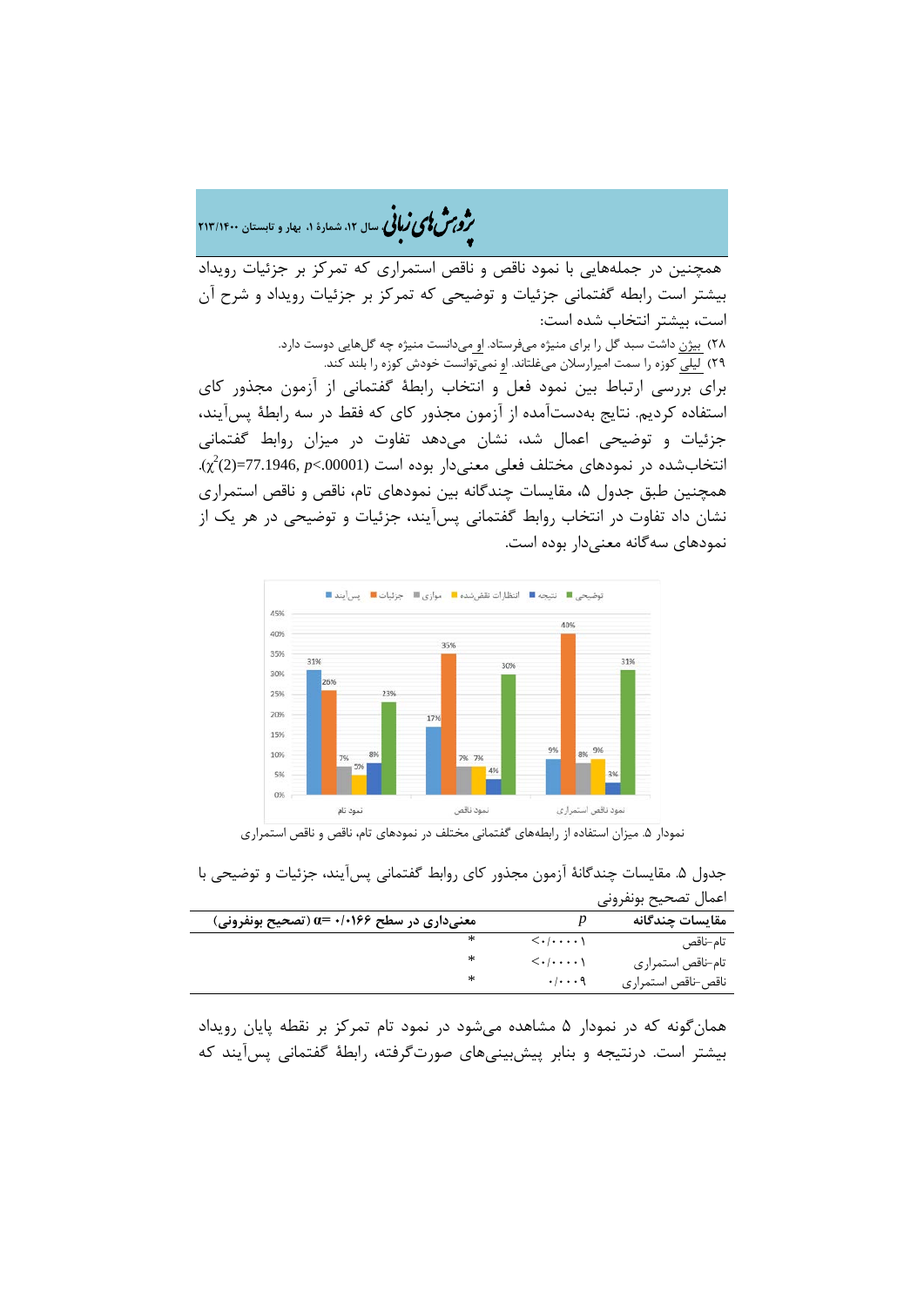**/214 بررسی روان- زبانشناختی تأثیر نمود دستوري بر تفسیر ضمیر فاعلی مبهم و روابط گفتمانی در زبان فارسی**

مستلزم تمرکز بیشتر بر نقطۀ پایان رویداد است با درصد بالاتري نسبت به بقیۀ رابطههاي گفتمانی انتخاب شده است. در واقع در نمود تام، رابطههاي گفتمانی توضیحی و جزئیات که نیاز به تمرکز بر شرح و جزئیات رویداد را دارند، کمتر از رابطۀ پسآیند انتخاب شدهاند. همچنین طبق نمودار ۵، در جملههایی که حاوی فعل با نمود ناقص هستند، رابطههاي گفتمانی جزئیات و توضیحی که حاوي شرح و جزئیات رویداد هستند، بیشتر از رابطۀ گفتمانی پسآیند استفاده شدهاند که میتواند نشاندهندة اثرگذاري نمود ناقص بر رویداد و تمرکز بیشتر ذهن بر جزئیات آن باشد. همچنین مشاهده میشود که درصد انتخاب رابطههاي گفتمانی جزئیات و توضیحی نسبت به رابطۀ پسآیند در جملههاي حاوي فعل با نمود ناقص استمراري بسیار بیشتر شده است. **.6 بحث و نتیجهگیري**

مطابق نتایج بهدستآمده، مشاهده شد که انتخاب هدف بهعنوان مرجع ضمیر مبهم به نمود فعل حساس بوده و در نمود تام و ناقص تفاوت معنیداري وجود دارد. این نتیجه همراستا با یافتههاي رود (2008) در زبان انگلیسی است. همچنین با توجه به خصوصیات نمود ناقص در زبان فارسی که با دو صورت نمود ناقص و ناقص استمراري دیده میشود و فرضیات طرحشده، همانطور که پیشبینی شده بود با توجه به درجۀ استمرار در این نمودها، تفاوت معناداري در انتخاب مبدأ و هدف صورت گرفت. در نمود ناقص انتخاب هدف کمتر از نمود تام رخ داد اما این انتخاب در نمود ناقص استمراري با اختلاف و با درصد بسیار کمتري دیده شد. در مقایسۀ نمود ناقص و ناقص استمراري بهطور کلی مشاهده شد که انتخاب مبدأ در نمود ناقص استمراري بسیار بیشتر صورتگرفته که نشان میدهد نمود ناقص استمراري در فارسی (داشتن + می + فعل) معناي استمرار را قويتر از نمود ناقص (می + فعل) رمزگذاري میکند و بنابراین با توجه به فرضیۀ ساختار رویداد، تمرکز بر جزئیات رویداد در این نمود بیشتر از سایر نمودها رخ میدهد. در مجموع، انتخاب کمتر هدف در نمود ناقص به دلیل تمرکز بر جزئیات رویداد بوده و در این نمود انتخاب مبدأ نسبت به هدف با درصد بالاتري رخ میدهد. نتیجه اینکه یافتههاي این پژوهش همراستا با نظریۀ ساختار رویداد (رود و همکاران، 2006) است. یافتههاي این پژوهش همچنین با نتایج گلشائی و اینسرا (2021) درباب تأثیر نمود دستوري تام و ناقص بر فعالسازي عناصر مختلف رویداد در زبان فارسی همسویی دارد. از سوي دیگر یافتههاي این پژوهش نشان داد که انتخاب مبدأ در جایگاه فاعل جمله در همۀ نمودها اولویت داشته و مبدأ/فاعل بهعنوان مرجع ضمیر در گفتمان فارسی یک انتخاب معمول و طبیعی به نظر میرسد. البته لازم به ذکر است که در بررسی تأثیر دستهبنديهاي معنایی فعل مشاهده شد که در نمود تام، گروههاي معنایی اول و دوم که در آن هر دو موضوعات فعل هممکان هستند، میزان ارجاع به مبدأ و هدف مشابه است. این موضوع میتواند نشاندهندة این باشد که هممکان بودن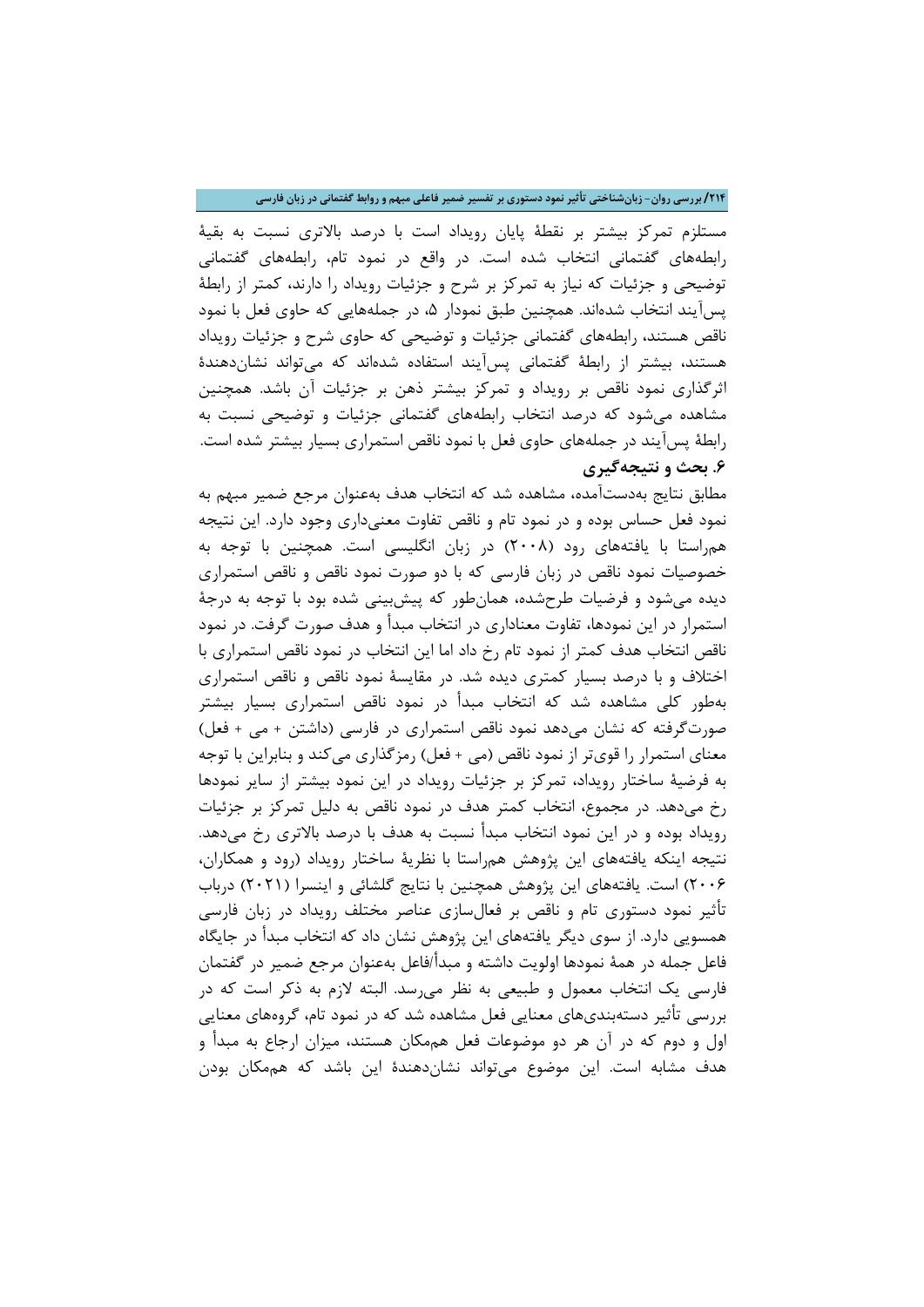# �ی زبا **، سال ،12 شمارة ،1 بهار و تابستان 215/1400** � �و ی �ش

موضوعات فعل بر برجستگی و قابل دسترس بودن آنان در ذهن مخاطب میافزاید و احتمال انتخاب آنها در جملات بعدي را برابر میسازد. بررسی مفصلتر این یافته در این مقاله امکانپذیر نیست و تحقیقات آینده میتوانند تأثیر فاعل بودن یا بیان نخست بر رفتار مرجعیابی ضمایر جملات بعدي را در شرایط کنترلشده و با طرح فرضیههاي دقیق مورد بررسی قرار دهند. نتیجهاي که از یافتههاي این پژوهش میتوان گرفت این است که بهغیر از نمود فعل احتمالاً عوامل دیگري نیز در انتخاب مبدأ/هدف تأثیرگذارند که «فاعل بودن» یا «بیان نخست» بارزترینِ این عوامل است؛ بنابراین میتوان یافتههاي این پژوهش را با یافتههاي گرنزباخر و هارگریوز (1988) همسو دانست. مقایسۀ دستهبنديِ معنایی فعلها نیز نشان داد که علاوه بر ساختار رویداد، معناي فعل نیز در تفسیر ضمایر نقش مهمی دارد و میتوان اینگونه نتیجه گرفت که هر چه مفهوم انتقال مالکیت در فعل از قطعیت کمتري برخوردار بوده و احتمال انجام آن ضعیفتر باشد، میزان ارجاع به هدف حتی در نمود تام کمتر میشود. همچنین نشان داده شد که تفاوت نمود تام و ناقص بر اساس دستهبنديهایی معنایی فعل، هنگامی معنیدار است که انتقال مالکیت تضمینشده باشد. این یافته چنین تفسیر شد که هنگامیکه انتقال مالکیت یک شیء به هدف غیرقطعی است و تضمینشده نیست، تمرکز بر هدف در نمود تام ضعیفتر شده و انتخاب مبدأ/هدف بهعنوان مرجع، مشابه نمود ناقص میشود یا تفاوت معنیداري با نمود ناقص پیدا نمیکند. در نتیجه، نمود ناقص تمایز معنیدار خود را با نمود تام از دست میدهد. یافتۀ دیگر در این خصوص مربوط به تفاوت معنیدار نمود تام و ناقص استمراري در همۀ گروههاي فعلی بود. این مشاهده نیز چنین تفسیر شد که نمود ناقص استمراري مفهوم استمرار را بدون ابهام و بهطور مؤثري در ذهن مخاطب فعال میسازد که موجب میشود توجه مخاطب به عنصر مبدأ معطوف و تمایز محسوسی با نمود تام ایجاد گردد. بررسی ابعاد مختلف این موضوع و تأیید این یافتهها نیازمند پژوهشهاي آتی است تا رابطۀ بین نوع فعل و برجستگی عناصر مبدأ و هدف در ساختار رویداد را بیشتر مورد بررسی قرار دهند.

بر اساس نظریه رود (2008) علاوه بر ساختار رویداد که منجر به تفاوت تفسیر ضمیر میشود، انتخاب روابط مختلف پیوستگی در گفتمان نیز منجر به تفسیر متفاوت ضمیر میشود. نتایج پژوهش در زبان فارسی نشان داد که بین ساختار رویداد و رابطۀ گفتمانی رابطه وجود دارد و رابطه پسآیند بیشتر در جملاتی با نمود تام آمده است. در این رابطۀ گفتمانی، نقطۀ پایان رویداد قبل داراي برجستگی است و در ادامۀ رویداد کاملشده، رویداد جدید رخ میدهد؛ بنابراین هنگامیکه نمود فعل تام است، یعنی رویداد داراي نقطۀ پایان است و هدف برجستهتر شده است، درنتیجه انتخاب این رابطه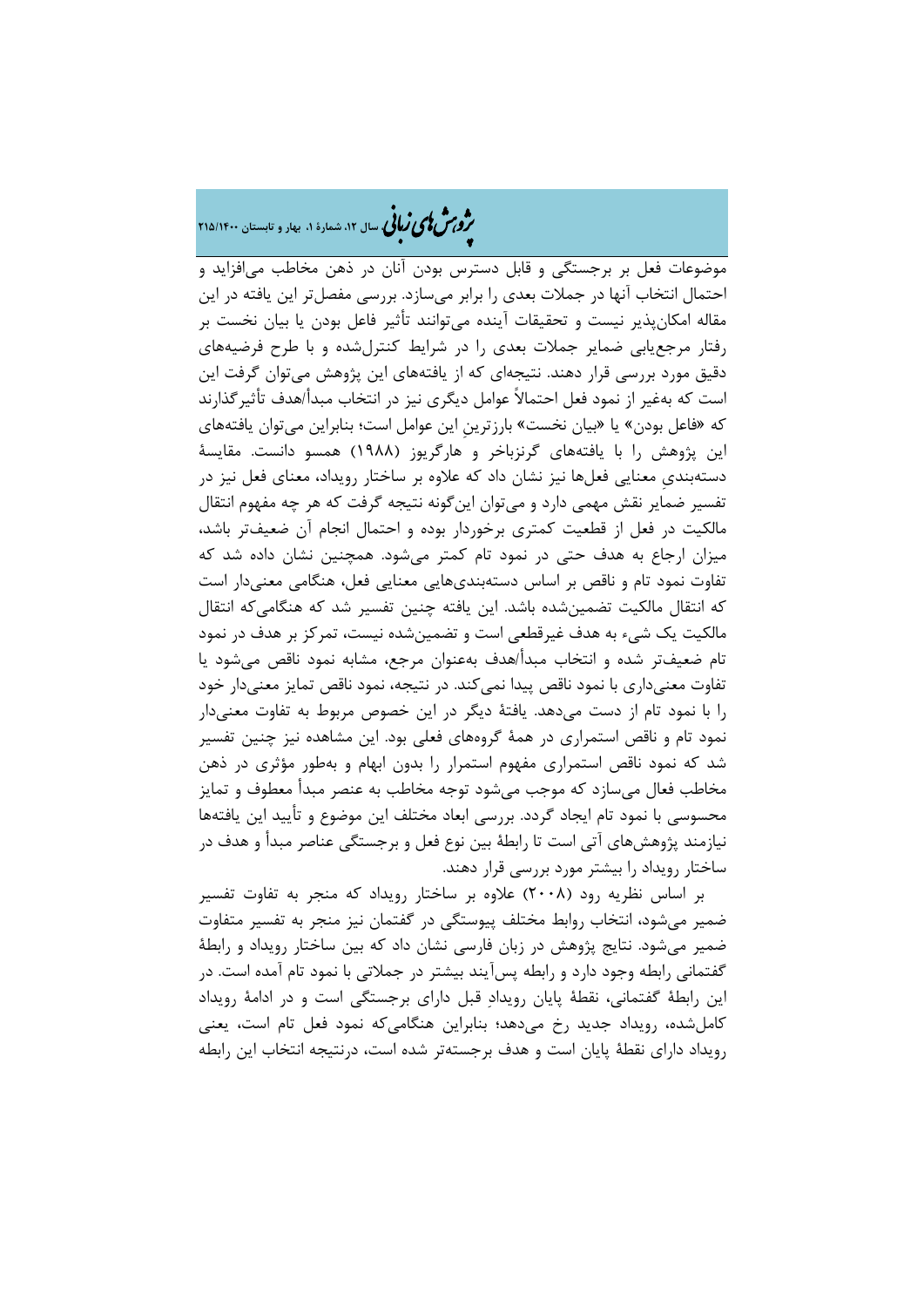**/216 بررسی روان- زبانشناختی تأثیر نمود دستوري بر تفسیر ضمیر فاعلی مبهم و روابط گفتمانی در زبان فارسی**

محتملتر میشود. همچنین در نمود ناقص، رویدادي در حال انجام است، از این رو تمرکز بر جزئیات رویداد همچنان در اولویت است، بنابراین بیشترین رابطههایی که انتخاب میشوند رابطههاي جزئیات و توضیحی خواهند بود. رویداد در حال انجام، منجر به تمرکز بر آغازکنندة رویداد میشود پس در این رویداد مبدأ برجستهتر بوده و رابطۀ گفتمانی در جملۀ بعد معمولاً توضیح و تفسیر یا علت و شرح بیشتر جزئیات رویداد جملۀ قبل با تمرکز بر مبدأ خواهد بود؛ بنابراین میتوان نتیجه گرفت که ساختار رویداد بر نوع انتخاب روابط گفتمانی تأثیرگذار است. در خاتمه، با توجه به اینکه در این پژوهش از سناریوي تکجملهاي و نیز از روش تکمیل داستان بهصورت برونخط استفاده شد، پژوهشهاي آینده میتوانند یافتههاي این تحقیق را با استفاده از سناریوهاي داستانی واقعگرایانه و استفاده از روشهاي برخط روانشناختی توسعه دهند.

## **پینوشتها**

(1). در این مقاله، همسو با دیدگاه کامري (1976)، نمود تام (perfective (و کامل (perfect (متفاوت از یکدیگر در نظر گرفته شدهاند.

(2). در این مقاله، «ضمیر مبهم» به ضمیر فاعلی سوم شخص مفرد، یعنی ضمیر «او»، گفته میشود که به دلیل داشتن بیش از یک مرجع بالقوه در گفتمان، داراي ابهام است.

(3). بعضی زبانشناسان ایرانی فعل «داشتن» را فعل معین یا کمکی دانستهاند (نک: داوري و نغزگوي کهن، 1396؛ نغزگوي کهن، 1389) و برخی دیگر معتقدند رفتار فعل «داشتن» در این ساختها، متفاوت از افعال معین است و نباید آن را جزو این افعال دانست (نک: انوشه، 1398). در مجموع، فارغ از معین بودن یا نبودن فعل «داشتن»، به نظر میرسد دربارة کارکرد نمودي این فعل در فارسی معاصر اتفاق نظر وجود دارد.

### **منابع**

- استاجی، اعظم (۱۳۸۵). گذر از مالکیت به نمود در زبان فارسی. *نثرپژوهی ادب فارسی (ادب و زبان)*، ۱۶، . $10-1$ 
	- انوشه، مزدك (1398). نمود دستوري در ساخت فعلهاي پیاپی در زبان فارسی: رویکردي کمینهگرا. پژوهشهای زبان شناسی، ۲۰، ۷۳-۹۱.

چراغی، زهرا، کریمی دوستان، غلامحسین، (1392). طبقهبندي افعال زبان فارسی بر اساس ساخت رویدادي و نمودي. *پژوهشهای زبانی، ۴* (۲)، ۴۱-۶۰.

داوري، شادي و نغزگوي کهن، مهرداد (1396). افعال معین در زبان فارسی: رویکرد دستوريشدگی. تهران: انتشارات نویسه پارسی.

رضایی، والی (۱۳۹۱). نمود استمراری در فارسی معاصر. *فنون ادبی، ۴*(۱)، ۷۹-۹۲.

شریعت، محمدجواد (1364). دستور زبان فارسی. تهران: انتشارات اساطیر.

قریب، عبدالعظیم، بهار، ملکالشعرا، فروزانفر، بدیعالزمان، همایی، جلال و یاسمی، رشید (1363). دستور زبان فارسی پنج استاد. تهران: انتشارات مرکزي.

ماهوتیان، شهرزاد (۱۳۸۳). *دستور زبان فارسی از دیدگاه ردهشناسی*، ترجمه مهدی سمایی، تهران: نشر مرکز.

ناتل خانلري، پرویز (۱۳۶۶). *دستور زبان فارسی* (چاپ هشتم). تهران: انتشارات توس.

نغزگوي کهن، مهرداد (۱۳۸۹). افعال معین و نمایش نمود در زبان فارسي. *ادبپژوهي، ۱۴*، ۹۳-۱۱۰.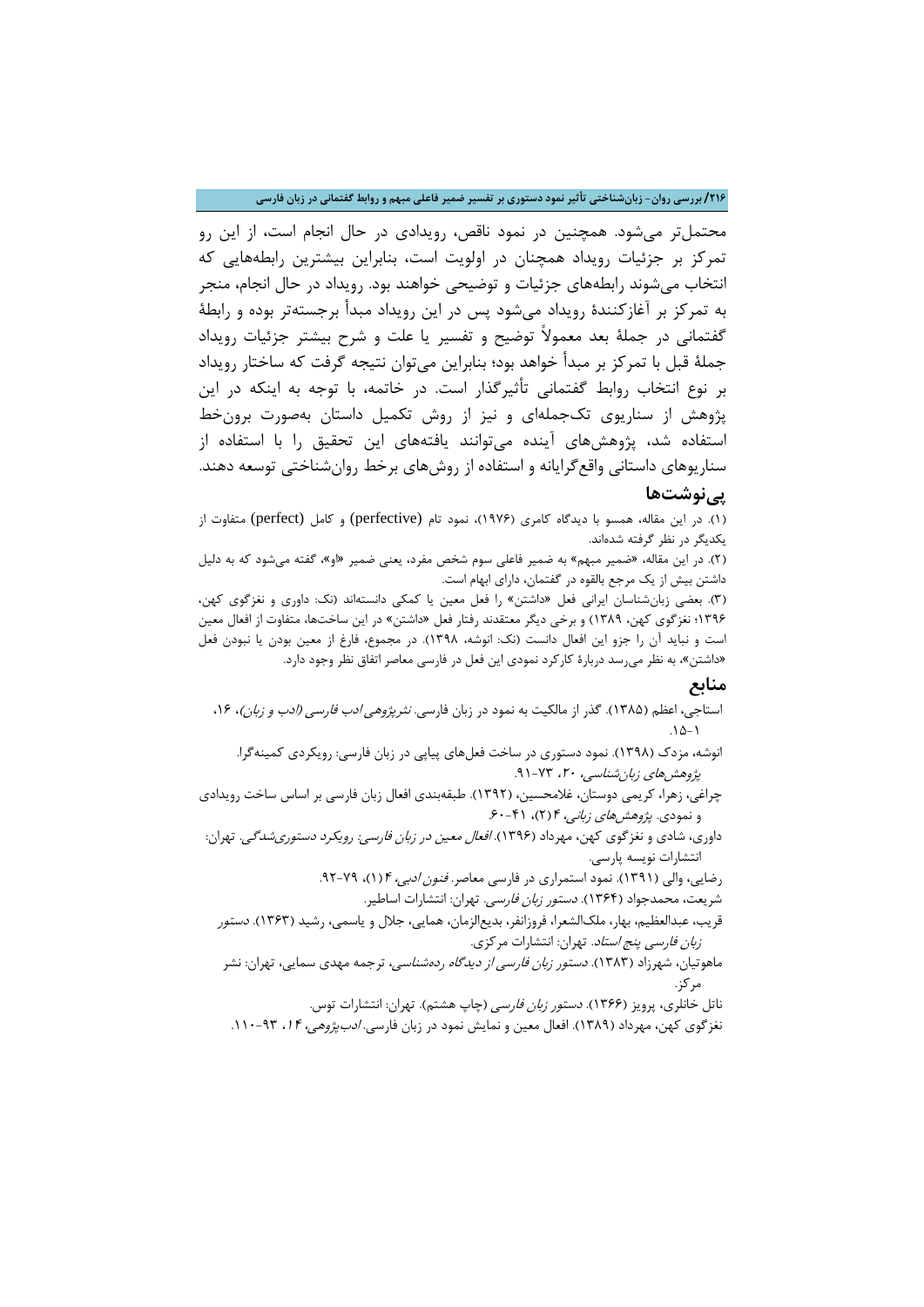�ی زبا **، سال ،12 شمارة ،1 بهار و تابستان 217/1400** � �و ی �ش

Anderson, S. E., Matlock, T., & Spivey, M. 2013. Grammatical aspect and temporal distance in motion descriptions*, Front. Psychol.*, 10. 3389/ fpsyg. 2013. 00337.

Anousheh, M. 2019. Serial verb construction in Persian: a minimalist approach. *Researches in Linguistics*, 11(1), 73-91. doi:10.22108/jrl.2018.113736.1266

- Arnold J.E., Eisenband, J.G., Brown-Schmidt, S., & Trueswell, J.C. 2000. The rapid use of gender information: evidence of the time course of pronoun resolution from eyetracking. *Cognition*, 76, B13–26.
- Arnold, J.E. 1998. *Reference form and discourse patterns.* Unpublished dissertation, Stanford University.
- Cheraghi, Z., & Karimi-Doostan, G. 2014. Vowel harmony and disharmony in Azerbaijani Turkish language Classification of Persian Verbs based on Event and Aspectual. *Language Research*, 4(2), 41-60. [In Persian] doi: 10.22059/jolr.2014.50267
- Comrie, B. 1976. *Aspect: An Introduction to the Study of Verbal Aspect and Related Problems* (First Edition). Cambridge University Press.
- Crawley R. A., & Stevenson R. J. 1990. Reference in single sentences and in texts. *J Psycholinguist Res*., 19, 191–210.
- Crawley, R. A., Stevenson, R. J., & Kleinman, D. 1990. The use of heuristic strategies in the interpretation of pronouns. *J Psycholinguist Res.*, *19*(4), 245-64.
- Davari, S. & Naghzguy-Kohan, M. 2017. Auxiliary Verbs in Persian: A Grammaticalization Approach. Tehran: Neviseh Parsi Publications. [In Persian]
- Dowty, D. R. 1986. The effects of aspectual class on the temporal structure of discourse: Semantics or pragmatics? *Linguistics and Philosophy*, 9(1), 37–61. https://doi.org/10.1007/BF00627434.
- Estaji, A. 2006. From possession to aspect in Persian. *Journal of the Faculty of Letters and Humanities*, 16, 1-15.
- Ferretti, T. R., Rohde, H., Kehler, A., & Crutchley, M. 2009. Verb aspect, event structure, and coreferential processing. *Journal of Memory and Language*, 61, 191-205.
- Fillmore, C. 1968. The case for case. In *Universals in Linguistic Theory*, edited by Emmon Bach and Robert T. Harms, New York: Holt, Rinehart and Winston, pp. 1–90.
- Gernsbacher, M. A. 1989. Mechanisms that improve referential access. *Cognition, 32,* 99-156.
- Gernsbacher, M. A., & Hargreaves, D. J. 1988. Accessing sentence participants: the advantage of first mention. *Journal of Memory and Language*, 27, 699- 717.
- Gharib, A., Bahar, M., Foroozanfar, B., Homaee, J., & Yasemi, R. 1984. *Persian Grammar (of five Masters)*. Tehran: Markazi Publications. [In Persian]
- Golshaie, R., & Incera, S. 2021. Grammatical aspect and mental activation of implied instruments: A mouse-tracking study in Persian. *J Psycholinguist Res, 50,* 737-755. https://doi.org/10.1007/s10936-020-09742-3
- Hobbs, J. R. 1979. Coherence and coreference, *Cognitive Science, 3*, 67-90.
- Hobbs, J. R. 1985. On the coherence and structure of discourse. In L. Polanyi (ed.), *The Structure of Discourse*. Norwood, N.J.: Ablex.